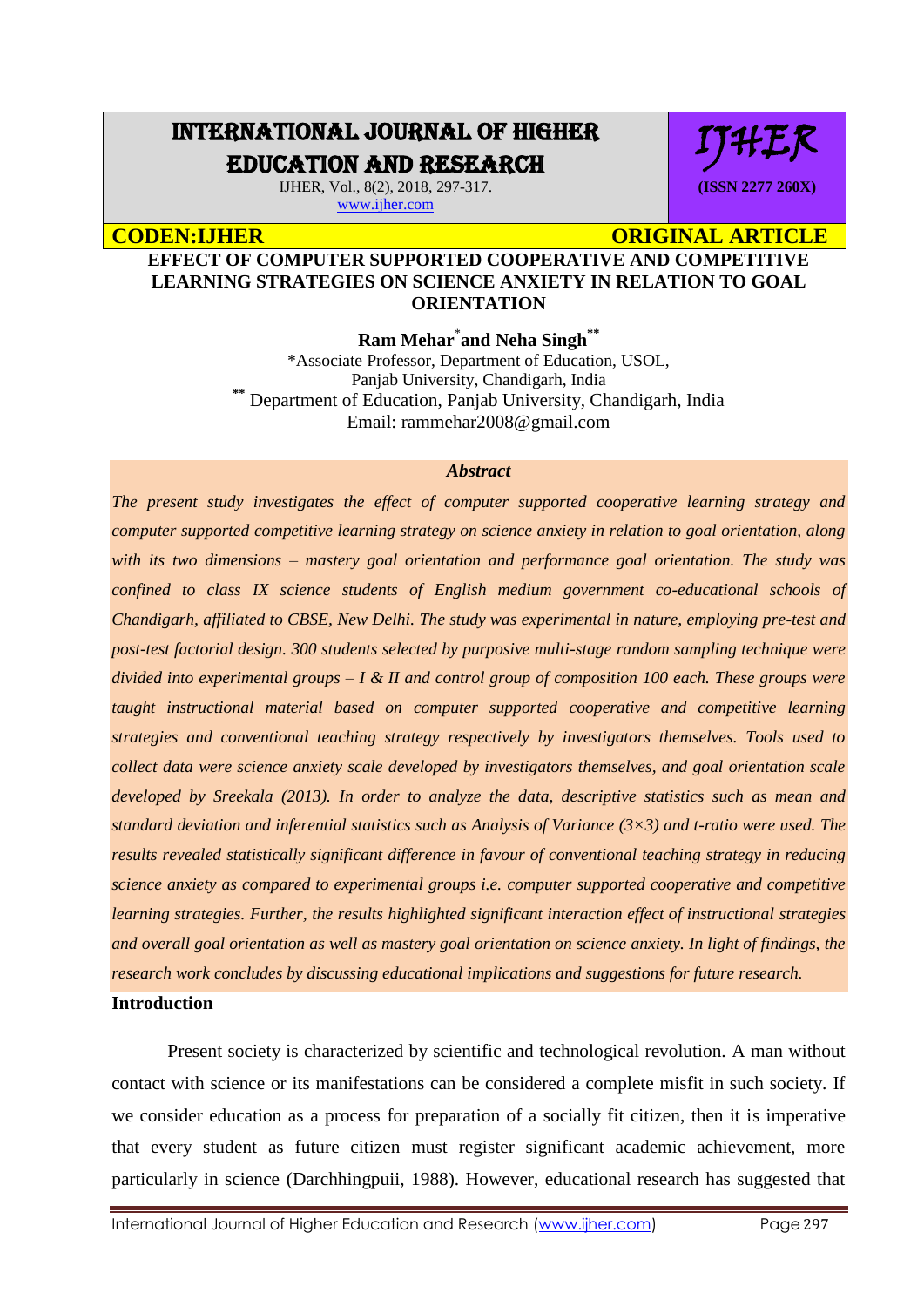science anxiety, as not an uncommon phenomenon, does exist in many students. Science anxiety is a fear or aversion toward science concepts, scientists, and/or science-related activities (Mallow, 1981). As per Mallow (1987), science anxiety is a debilitating interaction of emotion (fear) with cognition (science learning). Mallow and Greenburg (1982) proposed that though some amount of anxiety may actually help in the learning process, but a high level of anxiety hinders optimum performance in case of science learning. Given poor teaching techniques, lack of appropriate role models, and societal prejudices in relation to science, the baggage of science anxiety can be perceived as both cognitive and emotional. Hence, doing away with the ill-effects associated with such form of anxiety, can be regarded as one of the important steps toward improvement of science education for the coming generations (Mallow, 2006).

Resultantly, curriculum and pedagogical pundits continue to execute search operation on teaching methods, curriculum contents, instructional materials, and other assistant factors which they believe may influence the ability of the learners to want to learn more science, and thereby help overcome science anxiety. As far as teaching methods go, different teaching techniques have been suggested and hence adopted to enhance students' performance in science, ranging from some teacher-centered techniques to other learner-centered methods (Oloyede, Adebowale, &Ojo, 2012). Debatable area in this domain is whether time-tested formula of teacher-centered instructional method will be successful in making students understand the so-called intricacies involved in a subject like science; or whether students need to be engaged in creative acquisition of knowledge through learner centered methods (may be in form of combination of technology and certain social interactional pattern like cooperation/competition based activities) in order to better understand scientific concepts and principles.

Literature evidence concerning the relative effectiveness of these teaching techniques, the ones based on cooperative or competitive learning strategy, along with their preferences on practical grounds have been varied and mixed (Oloyede, Adebowale, &Ojo, 2012). Infact, a consensus on superiority of computer supported cooperative learning strategy or computer supported competitive learning strategy, as learner centred methods proposed in present work, is pending till date.Another area of concern is that though it is admitted by one and all that technology affects almost all components of education, still there is disagreement among researchers as to whether the instructional use of computers affects students' learning outcomes in positive way or negative way. While Kulik, Bangert and Williams (1983) reported that the individualistic use of computers, based on one computer-one student approach, raises the bar of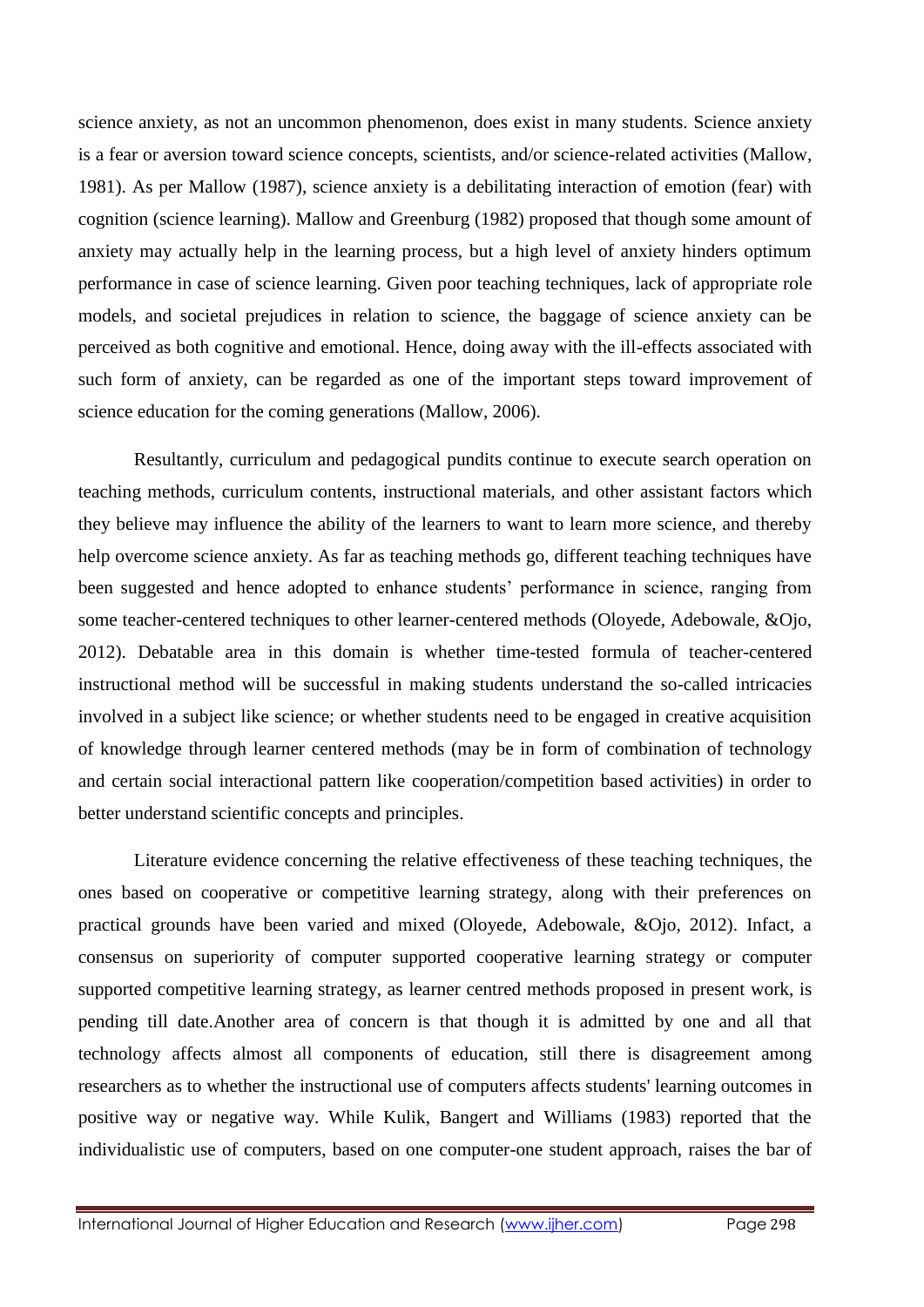student learning outcomes; Clark (1994) opined that the computer is a vehicle that imparts instruction but does not in and of itself affect student learning outcomes in any way.

Now if a conclusion surfaces that cooperatively structured learning tends to promote better learning outcomes than do competitive learning situations (Johnson, Maruyama, Johnson, Nelson, &Skon, 1981), then the argument of "computer is only a vehicle" would predict that computer supported cooperative instruction will promote better learning outcomes than will computer supported competitive instruction. If, on the other hand, the computer raises the bar of student learning outcomes owing to the opportunity grabbed by each student to work on a computer individually, on competitive lines, then it may be hypothesized that computer supported competitive instruction may promote better learning outcomes than computer supported cooperative instruction (Johnson, Johnson, & Stanne, 1986). The major purpose of this study is to clarify relative effect of these two instructional strategies in light of fact that particular individual results of an interactional pattern (cooperative or competitive learning strategy), or computer based instruction, on science anxiety of students, just cannot be arithmetically added to account for the composite result of using computer along with the referred interactional pattern.

Besides the emphasis on environmental control attempted by the teacher in form of adoption of particular learning strategy, adopting an integrated approach to learning by emphasizing the cognitive/affective state of learner, can go a long way in keeping all learners satisfied in process of combating science anxiety. Goal orientation is one of the significant cognitive/affective state of learner, that can affect the learning outcomes as the learner's mental mediator or moderator. Peng (2007) quotes that goal orientation refers to the purposes or reasons behind the achievement pursuits of an individual (Dweck& Leggett, 1988; Maehr, 1989). Ames (1992) defined goal orientation as a set of integrated patterns of behavior that are manifested by varied ways of approaching or engaging in different tasks (Berry, 2007).

The original conception of goal orientation resorted to dichotomous classification in the sense that a student can adopt just one goal orientation – mastery goal orientation or performance goal orientation. Nevertheless, recent trend is one of a multiple-goal perspective. This perspective assumes that endorsement of both mastery and performance-oriented goals may be most fruitful in that a person may reap the benefits from both goals (Pintrich, 2000; Barron &Harackiewicz, 2001). For instance, simultaneous adoption of both mastery and performance-oriented goals may enable students to maintain more interest as predicted by mastery goals and higher classroom performance as predicted by performance goals (Peng, 2007). Nevertheless, any kind of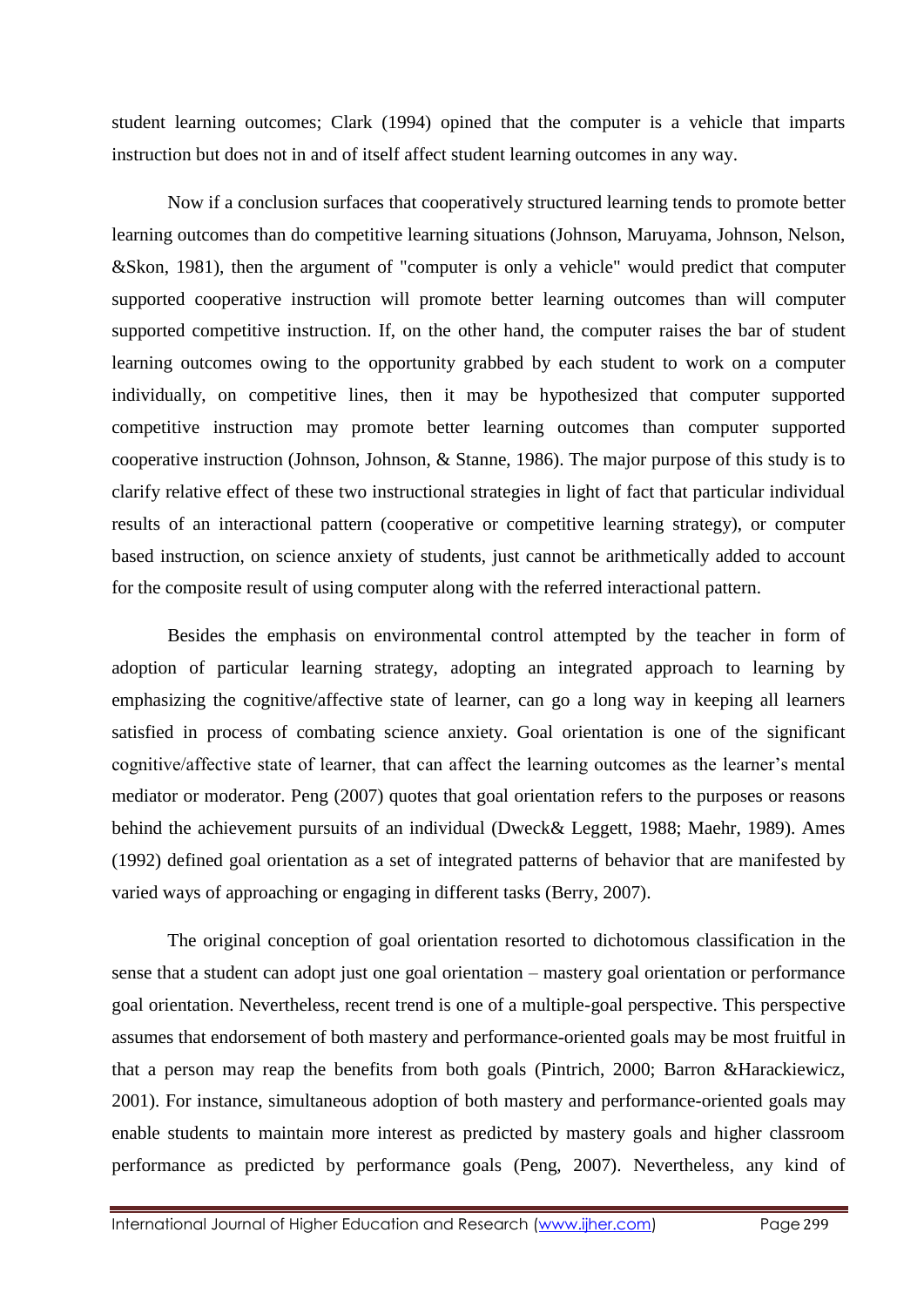competency involved in concept of goal orientation can cross the path of any learning strategy adopted to tackle science anxiety; so extent of aspired reduction in science anxiety is likely to be influenced by the interaction between the learner's referred mental mediator (goal orientation) and the specific treatment presented (computer supported cooperative learning strategy v/s computer supported competitive learning strategy).

# **Need and Significance**

Science anxiety is one factor that has capability of paralyzing students with respect to subject science, who by intelligence and hard work would have performed well otherwise (Hong, 2010). Science anxiety not only affects the self-image of students with respect to giving scores in science, but their subsequent capability as adult citizens as well, to make informed judgements with respect to science and technology components (Mallow et al, 2010). Given the cognitive as well as emotional baggage of science anxiety (Mallow, 2006), finding a way out to do away with ill effects associated with such form of anxiety is utmost need of the hour. In this relation, exploration of the relative effect of referred learning strategies (whether learner-centered methods of computer supported cooperative learning strategy v/s computer supported competitive learning strategy is more apt than time-tested formula of teacher-centered instructional method in form of conventional teaching strategy) can do the needful, and hence justifies the present study. Further, given the scarcity of studies in relation to science anxiety (though there is good amount of literature on anxiety in general), present attempt becomes all together more important to get a more precise picture of the effects of particular learning strategies on science anxiety.

As far as rationale behind taking goal orientation (as a classifying variable) goes, the present study intents to provide empirical evidence to resolve the debate concerning relative potential benefits or detriments of adopting mastery goal orientation or performance goal orientation. Matter of resolving this debate becomes all together more important in light of certain research studies' argument that achievement behaviour is motivated by different goals (Nicholls, 1989; Tauer & Harackiewicz, 1999; King, McInerney & Watkins, 2012). While individuals with performance goal orientation are the one motivated by competition, individuals with mastery goal orientation don't like competitive situations (Franken & Brown, 1995). Nevertheless, there is some disagreement about how students with different entering personal achievement goals respond to the goal structure of the classroom. As such, placing the students with pre-existing personal goals (in terms of mastery and performance goal orientation), in different experimentally manipulated classroom goals (in terms of computer supported cooperative and competitive learning strategy) may reveal interesting aspects on learning outcomes.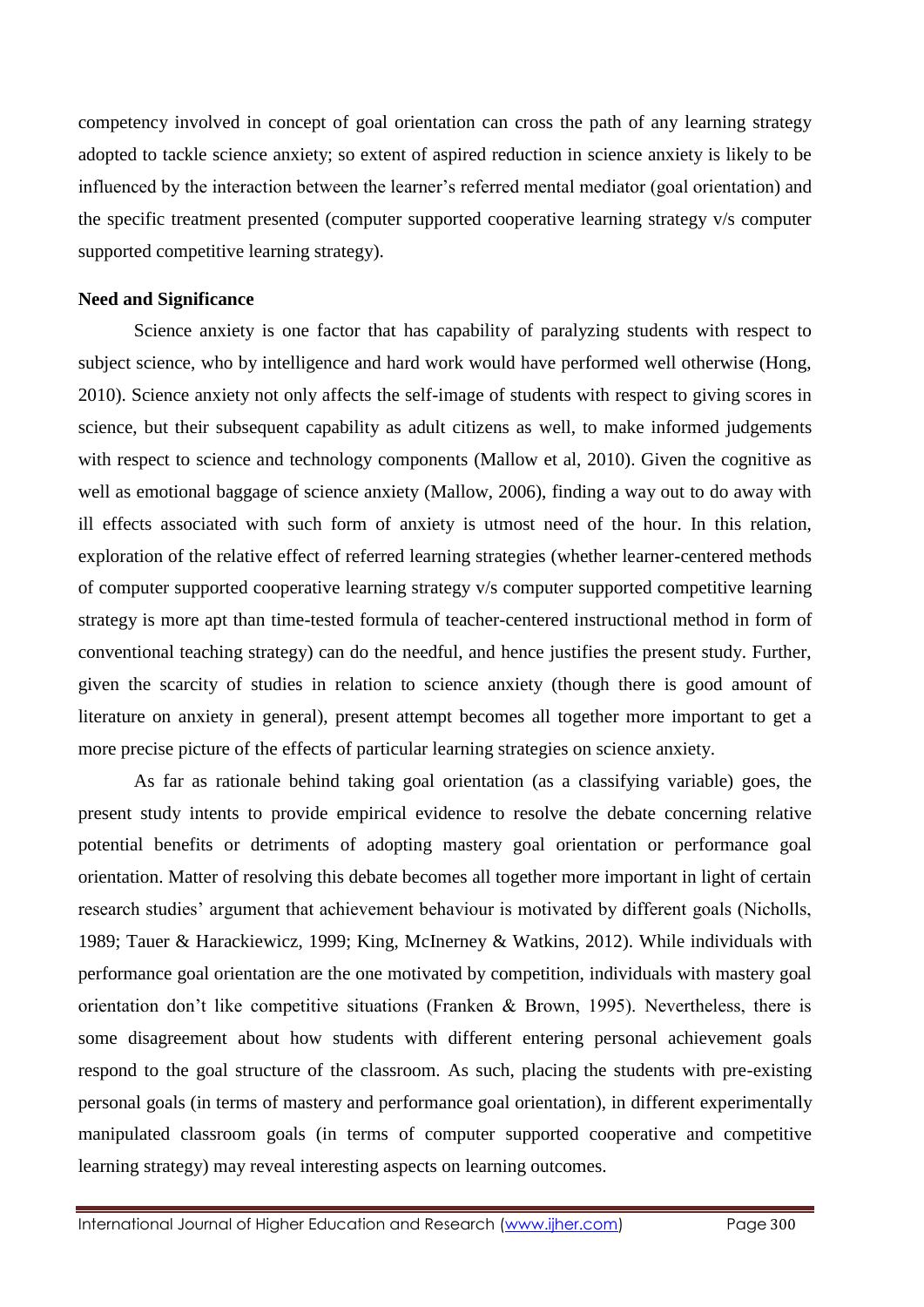# **Objectives**

- 1. To compare the science anxiety of groups taught through computer supported cooperative, competitive learning strategy and conventional teaching strategy.
- 2. To compare the science anxiety of groups having high, average and low goal orientation.
	- 2.1 To compare the science anxiety of groups having high, average and low mastery goal orientation.
	- 2.2 To compare the science anxiety of groups having high, average and low performance goal orientation.
- 3. To examine the interaction effect of instructional strategies and goal orientation on science anxiety.
	- 3.1 To examine the interaction effect of instructional strategies and mastery goal orientation on science anxiety.
	- 3.2 To examine the interaction effect of instructional strategies and performance goal orientation on science anxiety.

#### **Hypotheses**

- **H1:** There exists no significant difference between the science anxiety of groups taught through computer supported cooperative, competitive learning strategy and conventional teaching strategy.
- **H2:** There exists no significant difference between the science anxiety of groups having high, average and low goal orientation.
	- **H**<sub>2(i)</sub>: There exists no significant difference between the science anxiety of groups having high, average and low mastery goal orientation.
	- $\mathbf{H}_{2(ii)}$ : There exists no significant difference between the science anxiety of groups having high, average and low performance goal orientation.
- **H3:** There exists no significant interaction effect of instructional strategies and goal orientation on science anxiety.
	- **H**<sub>3(i)</sub>: There exists no significant interaction effect of instructional strategies and mastery goal orientation on science anxiety.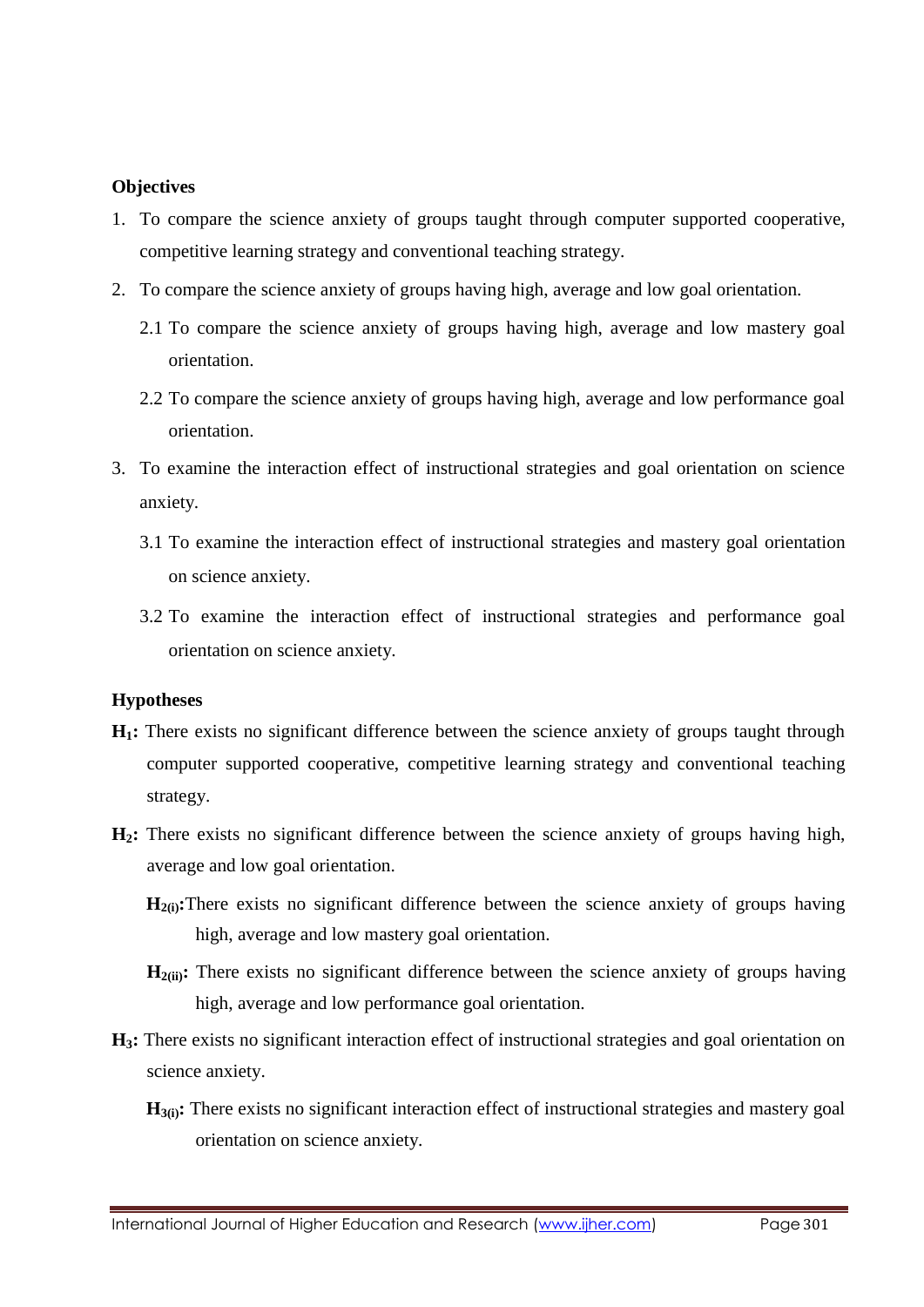**H3(ii):** There exists no significant interaction effect of instructional strategies and performance goal orientation on science anxiety.

# **Sample**

Purposive random sampling was used to select two schools out of English medium government co-educational schools of Chandigarh, affiliated to Central Board of Secondary Education, New Delhi. Further, the selected schools were compared with regards to the criteria that the schools have almost same school and classroom environment, physical facilities, computer labs, etc. The two schools taken for the study are listed such as (i) Government Model High School, Manimajra, Chandigarh. (ii) Government Model Senior Secondary School, Sector-19, Chandigarh. After selecting schools, the intact sections of each school were randomly taken for experimental groups - I & II and control group with the intention to take an initial sample of atleast 150 from each school. Specifically, the present study was conducted on a initial sample of 330 students of IX class. The initial sample consisted of 330 students, as atleast150 students were intended to be selected from each school to be included in the sample for the study, for allocation of 100 students each to experimental group-I, experimental group-II and control group. However, certain dropout cases were observed during experimental treatment. On exclusion of dropout cases, the sample got reshaped and eventually consisted of  $309 (103 + 105 + 101)$  students. However, in order to bring uniformity in structure of group allocation, three cases from experimental group-I, five cases from experimental group-II, and one case from control group was randomly selected and left out during data analysis intentionally. So, as per final uniform structure of group allocation, experimental groups  $- I & H$ , and control group comprised of 100 students each, making a total of 300 students whose scores were subjected to data analysis.

#### **Design**

The present study was experimental in nature. A pre-test and post-test factorial design was employed. In order to analyze the data, Analysis of Variance  $(3\times3)$  was used. The experimental groups- I & II were taught through computer supported cooperative and competitive learning strategy and control group was taught through conventional teaching strategy. The study covered two independent variables, i.e. instructional strategy and goal orientation with its two dimensions. The variable of instructional strategy was studied at three levels such as computer supported cooperative and competitive learning strategy and conventional teaching strategy. The variable of goal orientation was studied at three levels, viz. high, average and low goal orientation. Further, sub-dimensions of goal orientation were studied at high, average and low level of mastery and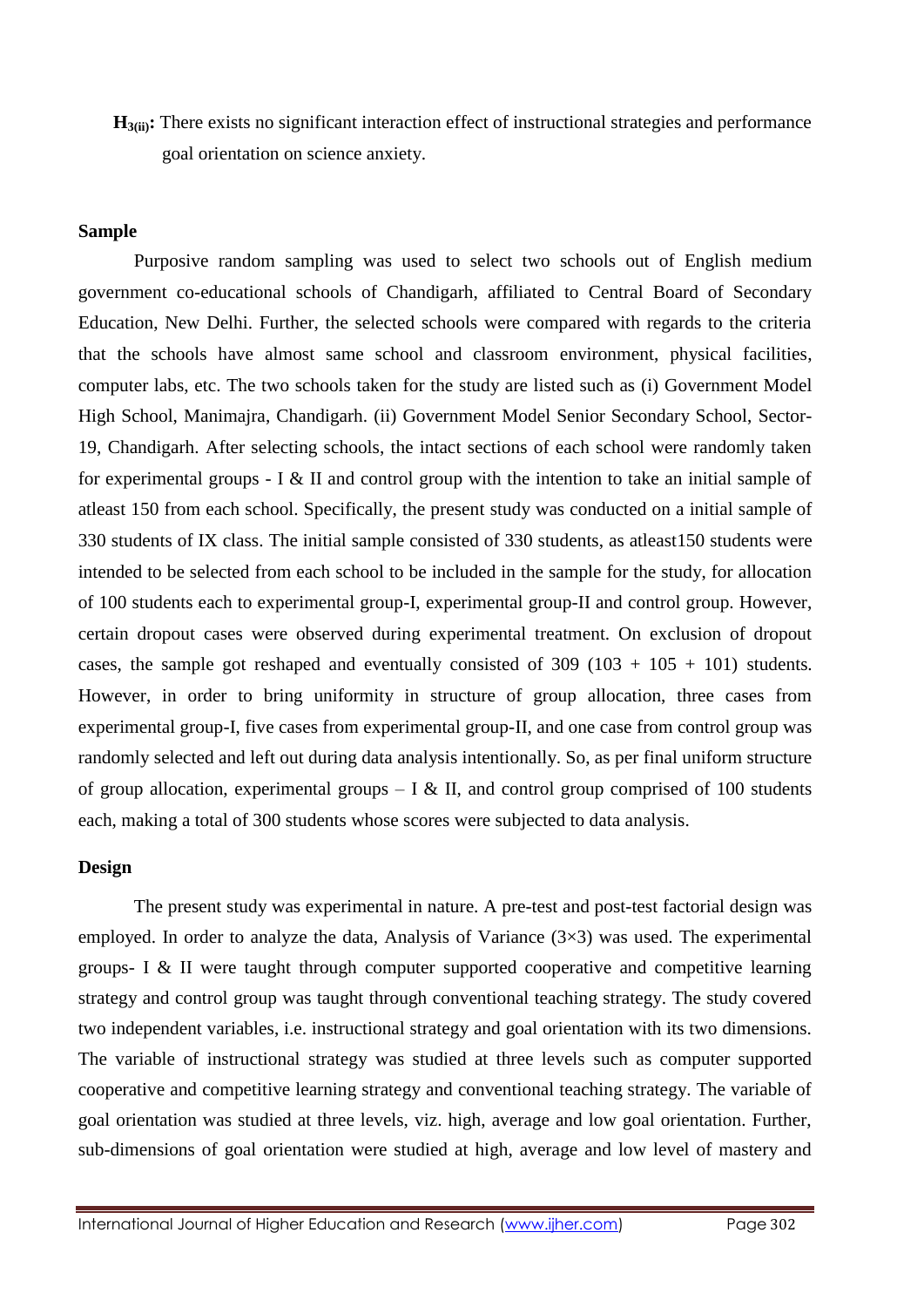performance goal orientation. The main dependent variable was science anxiety which has been calculated as the difference in post-test and pre-test scores of the students.

# **Tools Used**

The following tools were used for data collection:

- (i) Science Anxiety Scale was developed by the investigator herself.
- (ii) Instructional Material for Computer Supported Cooperative Learning Strategy, Computer Supported Competitive Learning Strategy and Conventional Teaching Strategy, on topics such as states of matter, cells, tissues, motion, etc. from the prescribed syllabus of IX class for subject science, was developed by the investigator herself.
- (iii) Goal Orientation Scale by Sreekala (2013) was used.

# **Procedure**

After selection of the students sample and allocation of the students in three groups for instructional strategies, the experiment was conducted in four phases. *Firstly*, goal orientation scale was administered for the classification of students on the variable of goal orientation along with its two dimensions, i.e. mastery and performance goal orientation. This step not only enabled classification of sample into three groups having high, average and low goal orientation but also with respect to its two dimensions, in terms of three groups having high, average and low mastery goal orientation, as well as three groups having high, average and low performance goal orientation.*Secondly*, science anxiety scale as pre-test was administered to the students of experimental and control groups. The answer sheets of science anxiety scale were scored, as per scoring key, to obtain the information with regard to level of science anxiety in students. *Thirdly*, treatment was given to the experimental groups by the investigators. The experimental groups – I & II were taught through computer supported cooperative and competitive learning strategy. 15 lesson plans in science based on computer supported cooperative and competitive learning strategy were delivered to the students. On the other hand, the control group was taught the same topics through conventional teaching strategy by the investigators themselves. The duration of instructional treatment was 18 sessions in each group, and time for each session was about 45 minutes. *Fourthly*, after the completion of the experiment, same science anxiety scale was administered as post-test to the students of all the groups. The answer sheets were scored with the help of scoring key. The scores of experimental and control groups were compared according to their pre-test and post-test scores with respect to science anxiety.

#### **Analysis and Interpretation**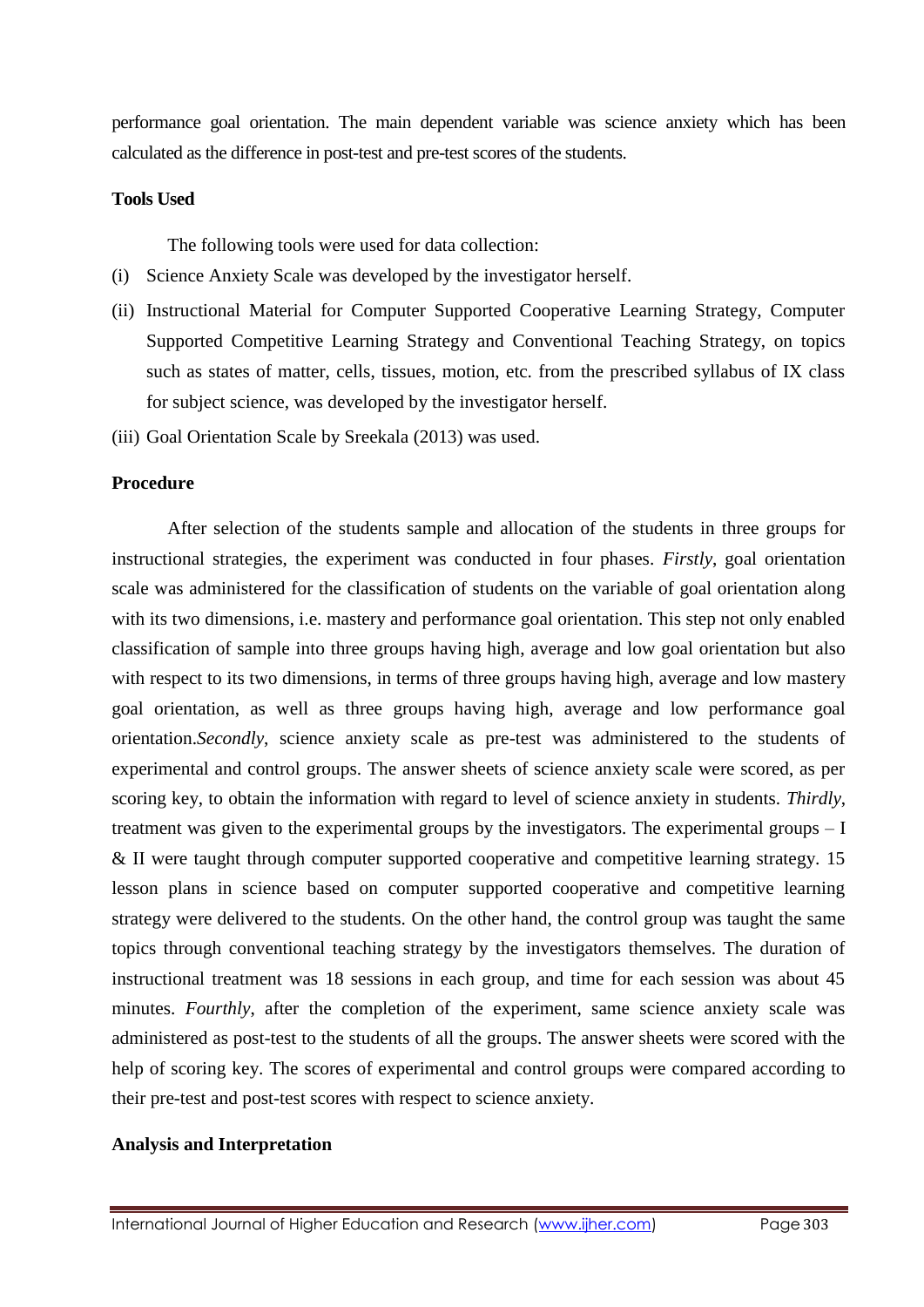The obtained data was analyzed through descriptive statistics like mean and standard deviation to see the nature of distribution of the scores. The data was also analyzed through inferential statistics, like two-way analysis of variance  $(3\times3)$  was employed on mean gain science anxiety scores to test various hypotheses.

# **Analysis of Descriptive Statistics**

The means and standard deviation for obtained gain science anxiety scores of experimental and control groups with respect to mastery, performance and overall goal orientation have been presented in table-1.

| Dependent<br>Variable | Orientation<br>$G$ oal             | Sub-Groups<br>Orientation<br>of Goal | <b>Experimental Group-I</b> |          |           | <b>Experimental Group-II</b> |          |           | <b>Control Group</b> |          |           |
|-----------------------|------------------------------------|--------------------------------------|-----------------------------|----------|-----------|------------------------------|----------|-----------|----------------------|----------|-----------|
|                       |                                    |                                      | N                           | Mean     | <b>SD</b> | N                            | Mean     | <b>SD</b> | N                    | Mean     | <b>SD</b> |
| Anxiety<br>Science    | Orientation<br>Mastery<br>Goal     | <b>High</b>                          | 34                          | $-29.32$ | 28.97     | 46                           | $-17.09$ | 13.20     | 45                   | $-15.73$ | 13.58     |
|                       |                                    | Avg                                  | 55                          | $-14.58$ | 16.80     | 35                           | $-17.14$ | 11.40     | 38                   | $-27.42$ | 29.37     |
|                       |                                    | Low                                  | 11                          | $-19.45$ | 17.14     | 19                           | $-14.26$ | 9.18      | 17                   | $-29.24$ | 20.43     |
|                       |                                    | Total                                | 100                         | $-20.13$ | 22.57     | 100                          | $-16.57$ | 11.85     | 100                  | $-22.47$ | 22.58     |
|                       | Performance<br>Orientation<br>Goal | <b>High</b>                          | 26                          | $-21.73$ | 22.67     | 35                           | $-18.14$ | 11.83     | 26                   | $-20.00$ | 17.09     |
|                       |                                    | Avg                                  | 54                          | $-18.87$ | 23.72     | 43                           | $-14.84$ | 12.12     | 52                   | $-21.58$ | 21.76     |
|                       |                                    | Low                                  | 20                          | $-21.45$ | 19.98     | 22                           | $-17.45$ | 11.42     | 22                   | $-27.50$ | 29.48     |
|                       |                                    | Total                                | 100                         | $-20.13$ | 22.57     | 100                          | $-16.57$ | 11.85     | 100                  | $-22.47$ | 22.58     |
|                       | Orientation<br>Overall<br>God      | <b>High</b>                          | 33                          | $-26.61$ | 28.31     | 41                           | $-17.66$ | 13.43     | 34                   | $-14.44$ | 10.52     |
|                       |                                    | Avg                                  | 49                          | $-16.90$ | 19.96     | 39                           | $-15.59$ | 10.52     | 52                   | $-23.21$ | 23.73     |
|                       |                                    | Low                                  | 18                          | $-17.06$ | 14.56     | 20                           | $-16.25$ | 11.23     | 14                   | $-39.21$ | 30.31     |
|                       |                                    | Total                                | 100                         | $-20.13$ | 22.57     | 100                          | $-16.57$ | 11.85     | 100                  | $-22.47$ | 22.58     |

**Table-1: Mean and SD of gain science anxiety for different sub-groups of goal orientation**

*Source: Field Study, 2016*

Table-1 reveals that total mean gain science anxiety scores of control group taught through conventional teaching strategy was lower than that of experimental groups–I and II taught through computer supported cooperative and competitive learning strategies. It further indicates that the science anxiety of high mastery, performance and overall goal orientation scorers is lower in experimental group-I than that of experimental group-II and control group, while science anxiety of average as well as low mastery, performance and overall goal orientation scorers is lower in control group than that of experimental groups. The mean gain science anxiety scores of high overall goal orientation group taught through computer supported cooperative learning strategy and computer supported competitive learning strategy were lower than that of average and low group, while the mean gain science anxiety scores of low overall goal orientation group taught through conventional teaching strategy were lower than that of high and average group. To probe deeper, analysis of variance was employed for the data.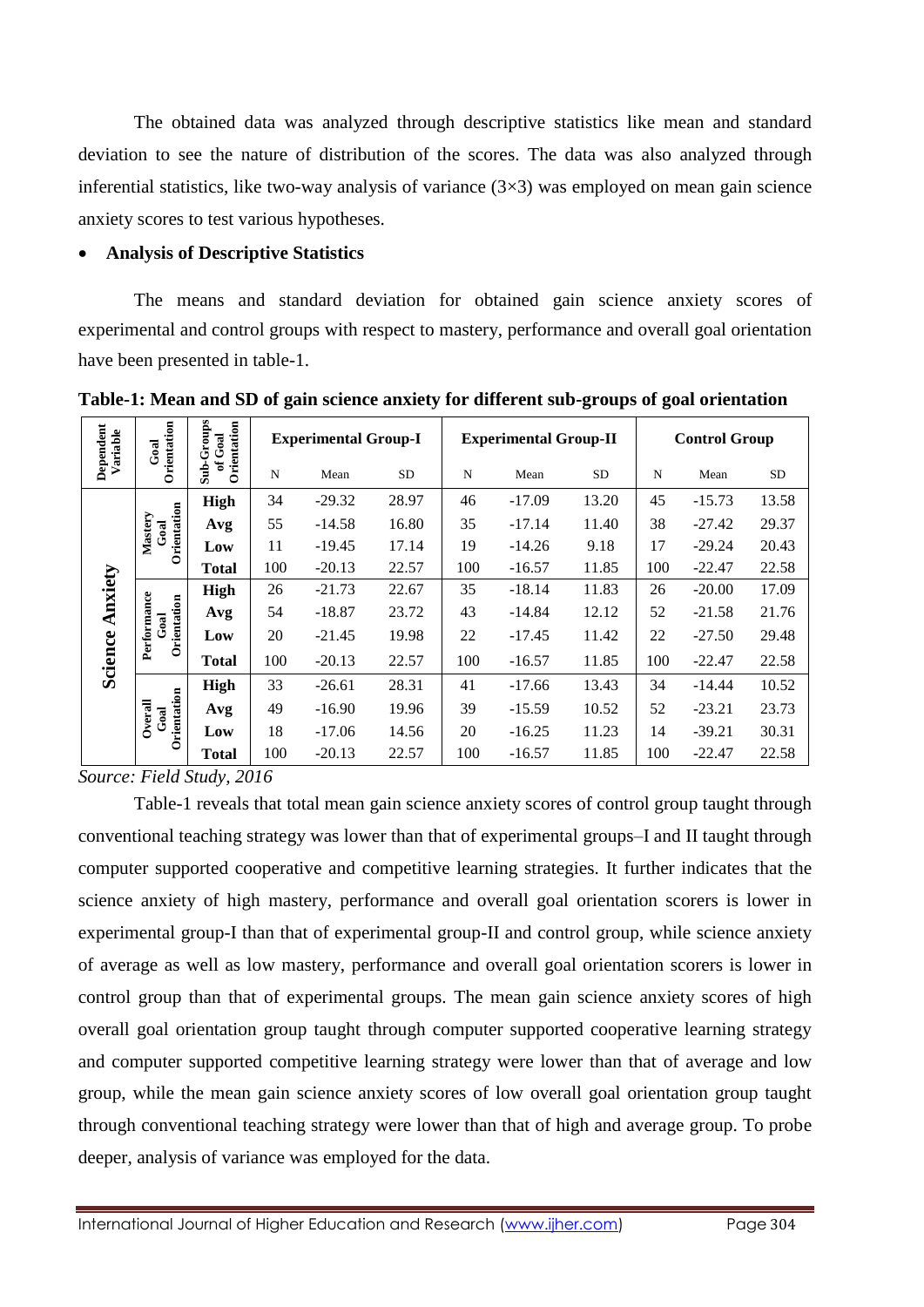# **Analysis of Variance on Gain Science Anxiety Scores**

For different sub-groups, sum of squares, degree of freedom, mean sum of squares and Fratio on gain science anxiety scores with respect to mastery, performance and overall goal orientation have been presented in table-2.

| Dependent<br>Variable  | Classifying<br>Variable                | <b>Source of Variance</b>            | Sum of<br><b>Squares</b> | df             | <b>Mean Sum</b><br>of Squares | <b>F-ratio</b> |
|------------------------|----------------------------------------|--------------------------------------|--------------------------|----------------|-------------------------------|----------------|
| <b>Science Anxiety</b> |                                        | <b>Instructional Strategies (A)</b>  | 3414.97                  | $\overline{2}$ | 1707.48                       | $\ast$<br>4.67 |
|                        | <b>Overall Goal</b><br>Orientation     | <b>Goal Orientation (B)</b>          | 1185.54                  | $\overline{2}$ | 592.77                        | 1.62           |
|                        |                                        | Interaction $(A \times B)$           | 7540.05                  | $\overline{4}$ | 1885.01                       | $***$<br>5.15  |
|                        |                                        | <b>Error Term</b>                    | 106491.13                | 291            | 365.95                        |                |
|                        | Mastery Goal<br>Orientation            | <b>Instructional Strategies (A)</b>  | 2767.96                  | $\overline{2}$ | 1383.98                       | ∗<br>3.79      |
|                        |                                        | Mastery Goal Orientation $(B_1)$     | 83.74                    | $\overline{2}$ | 41.87                         | 0.12           |
|                        |                                        | Interaction $(A \times B_1)$         | 8274.69                  | $\overline{4}$ | 2068.67                       | $**$<br>5.66   |
|                        |                                        | <b>Error Term</b>                    | 106342.29                | 291            | 365.44                        |                |
|                        |                                        | Instructional Strategies (A)         | 1775.96                  | 2              | 887.98                        | $\ast$<br>3.05 |
|                        |                                        | Performance Goal Orientation $(B_2)$ | 622.62                   | $\overline{2}$ | 311.31                        | 0.80           |
|                        | <b>Goal Orientation</b><br>Performance | Interaction $(A \times B_2)$         | 539.64                   | $\overline{4}$ | 134.91                        | 0.35           |
|                        |                                        | Error Term                           | 113613.95                | 291            | 390.43                        |                |

**Table-2: Summary of Analysis of Variance (3×3) factorial design on gain anxiety scores**

*\* Significant at 0.05 level* \*\**Significant at 0.01 level (Critical Value 3.03 at 0.05 and 4.68 at 0.01 levels, df 2/291) (Critical Value 2.41 at 0.05 and 3.38 at 0.01 levels, df 4/291)*

# **MAIN EFFECTS**

# **Instructional Strategies (A)**

Table-2 reveals that the F-ratio for difference in gain science anxiety scores of different instructional strategies groups was 4.67, which in comparison to the table value was found significant at 0.05 levels of significance. It shows that the experimental and control groups were different beyond the contribution of chance. Hence the null hypothesis **H1**: There exists no significant difference between the science anxiety of groups taught through computer supported cooperative, competitive learning strategy and conventional teaching strategy, was rejected. The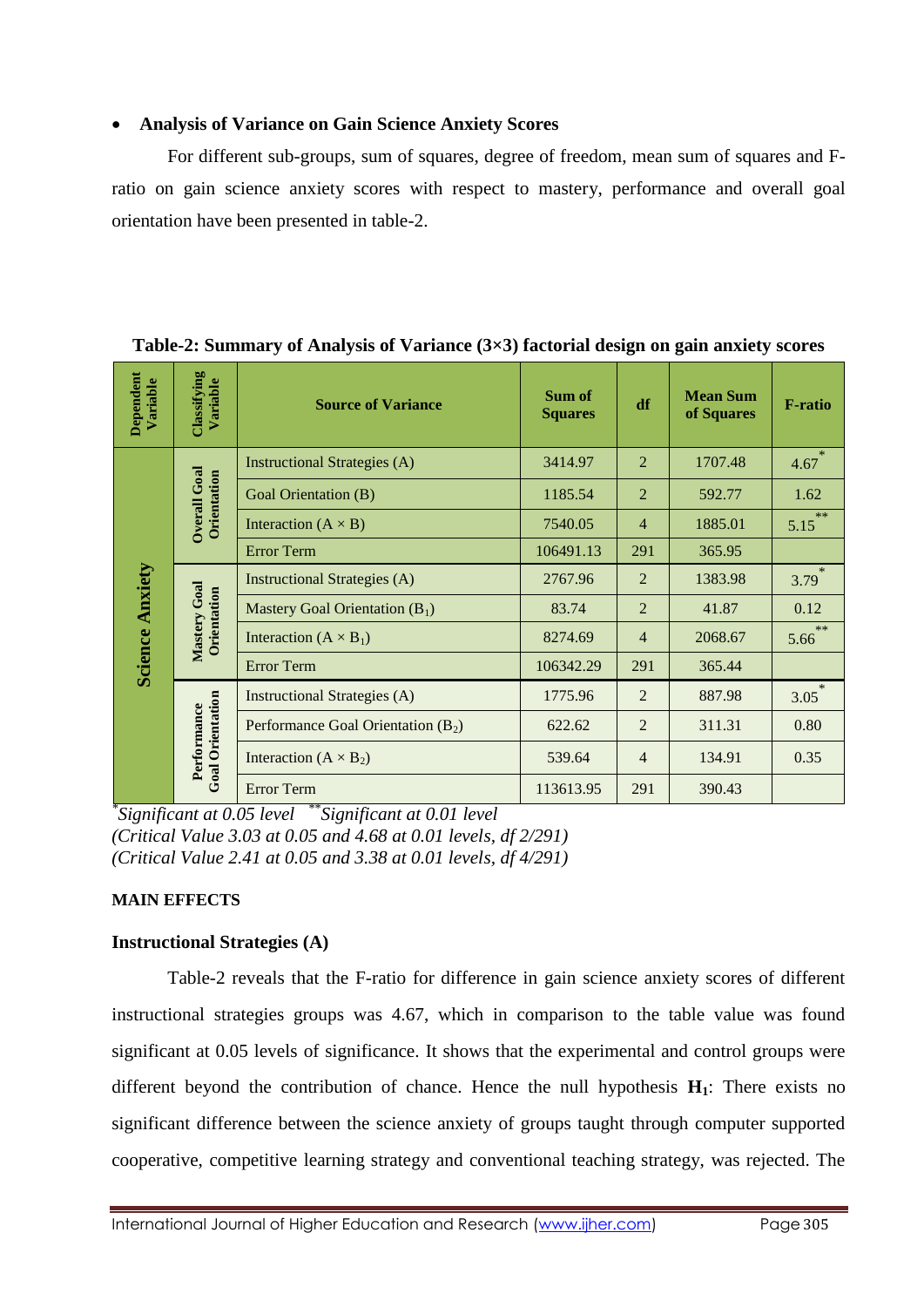result indicates that the science anxiety of conventional teaching strategy group was lower than that of experimental teaching strategy groups.

In order to probe deeper, F-ratio was followed by t-test. The values of the t-ratio for different combination of gain science anxiety scores of experimental and control groups have been given in table-3.

| <b>Variable</b>              |          |           | <b>Experimental Group-I</b> |                         |           |     | <b>Experimental Group-II</b> |           | <b>Control Group</b> |                         |           |
|------------------------------|----------|-----------|-----------------------------|-------------------------|-----------|-----|------------------------------|-----------|----------------------|-------------------------|-----------|
|                              |          |           | N                           | Mean                    | <b>SD</b> | N   | Mean                         | <b>SD</b> | $\mathbf N$          | Mean                    | <b>SD</b> |
|                              |          |           | 100                         | $-20.13$                | 22.57     | 100 | $-16.57$                     | 11.85     | 100                  | $-22.47$                | 22.58     |
| <b>Experimental Group-I</b>  |          |           |                             |                         |           |     |                              |           |                      |                         |           |
| N                            | Mean     | <b>SD</b> |                             | $\bullet\bullet\bullet$ |           |     | 1.40                         |           |                      | 0.73                    |           |
| 100                          | $-20.13$ | 22.57     |                             |                         |           |     |                              |           |                      |                         |           |
| <b>Experimental Group-II</b> |          |           |                             |                         |           |     |                              |           |                      |                         |           |
| N                            | Mean     | <b>SD</b> |                             | $\bullet\bullet\bullet$ |           |     | $\bullet\bullet\bullet$      |           |                      | $2.31$ <sup>*</sup>     |           |
| 100                          | $-16.57$ | 11.85     |                             |                         |           |     |                              |           |                      |                         |           |
| <b>Control Group</b>         |          |           |                             |                         |           |     |                              |           |                      |                         |           |
| N                            | Mean     | <b>SD</b> |                             | $\bullet\bullet\bullet$ |           |     | $\bullet\bullet\bullet$      |           |                      | $\bullet\bullet\bullet$ |           |
| 100                          | $-22.47$ | 22.58     |                             |                         |           |     |                              |           |                      |                         |           |

**Table-3: t-ratio for various combinations of different instructional strategies**

*\* Significant at 0.05 level*

*(Critical value 1.97 at 0.05 and 2.60 at 0.01 level, df = 198)*

Table-3 shows that the gain science anxiety scores of experimental group-I taught through computer supported cooperative learning strategy was -20.13, which is lower than the corresponding mean gain science anxiety scores of -16.57 for the experimental group-II taught through computer supported competitive learning strategy. The t-value testing the significance of mean difference in science anxiety scores of experimental groups - I and II was 1.40, which in comparison to the table value was not found significant even at 0.05 levels of significance. The result indicates that there is no significant difference between the mean gain science anxiety scores of students taught through computer supported cooperative learning strategy group than that of computer supported competitive learning strategy group.

Table-3 also shows that the gain science anxiety scores of experimental group-I taught through computer supported cooperative learning strategy was -20.13, which is higher than the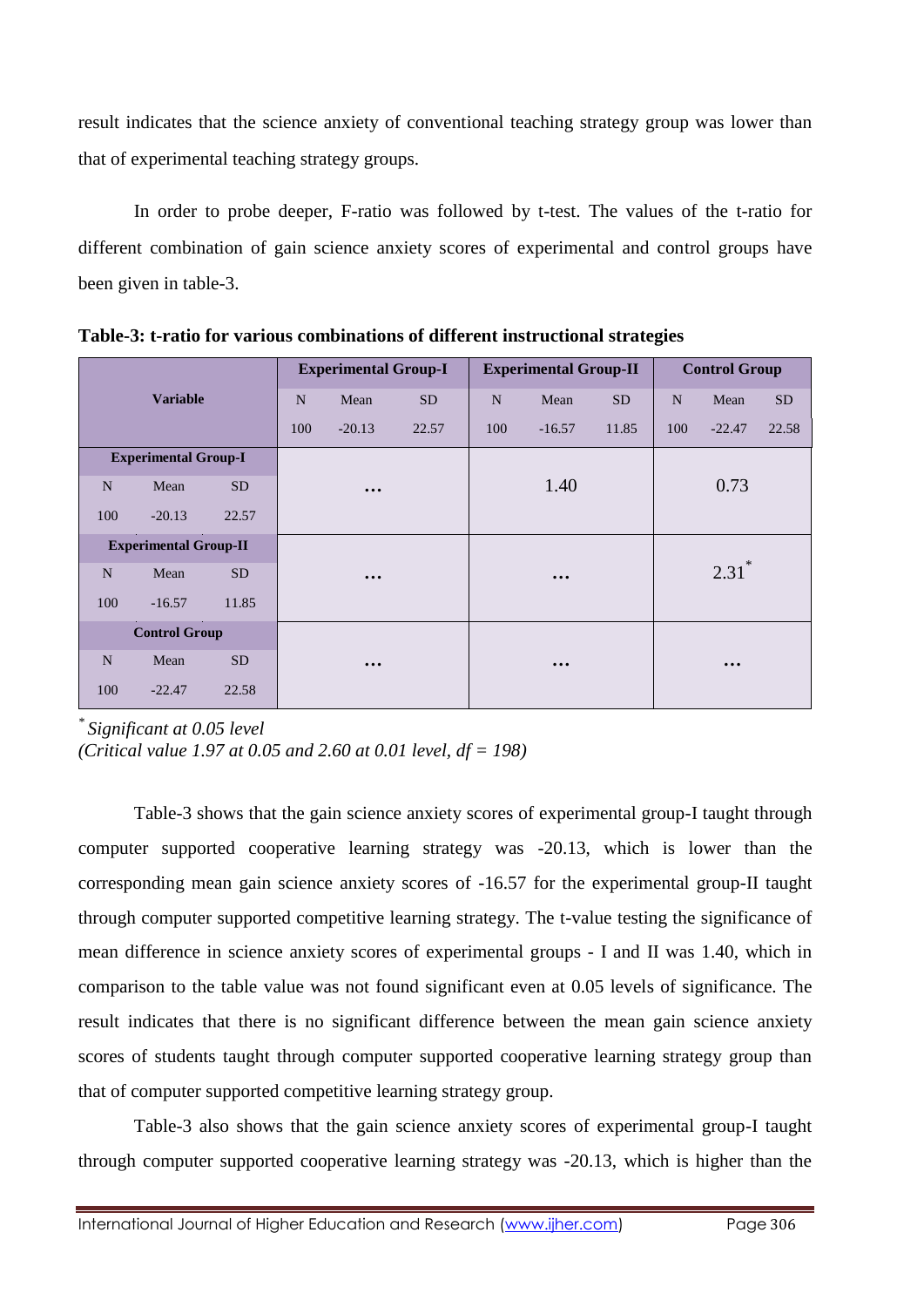corresponding mean gain science anxiety scores of -22.47 for the control group taught through conventional teaching strategy. The t-value testing the significance of mean difference in science anxiety scores of experimental group-I and control group was 0.73, which in comparison to the table value was not found significant even at 0.05 level of significance. The result indicates that there is no significant difference between the mean gain science anxiety scores of students taught through computer supported cooperative learning strategy group than that of conventional teaching strategy group.

Table-3 further shows that the gain science anxiety scores of experimental group-II taught through computer supported competitive learning strategy was -16.57, which is higher than the corresponding mean gain science anxiety scores of -22.47 for the control group taught through conventional teaching strategy. The t-value testing the significance of mean difference in science anxiety scores of experimental group-II and control group was 2.31, which in comparison to the table value was found significant at 0.05 levels of significance. The result indicates that the students taught through conventional teaching strategy group show less science anxiety than that of computer supported competitive learning strategy group.

#### **Goal Orientation (B)**

Table-2 indicates that the F-ratio for difference in gain science anxiety scores for students having high, average and low goal orientation was 1.62, which in comparison to the table value was not found significant even at 0.05 levels of significance. Hence, the null hypothesis **H2**: There exists no significant difference between the science anxiety of groups having high, average and low goal orientation, was accepted. The result indicates that the groups having high, average and low goal orientation are not significantly different with respect to gain science anxiety scores.

# **(i) Mastery Goal Orientation (B1)**

Table-2 indicates that the F-ratio for difference in gain science anxiety scores for students having high, average and low mastery goal orientation was 0.12, which in comparison to the table value was not found significant even at 0.05 levels of significance. Hence, the null hypothesis **H**<sub>2(i)</sub>: There exists no significant difference between the science anxiety of groups having high, average and low mastery goal orientation, was accepted. The result indicates that the groups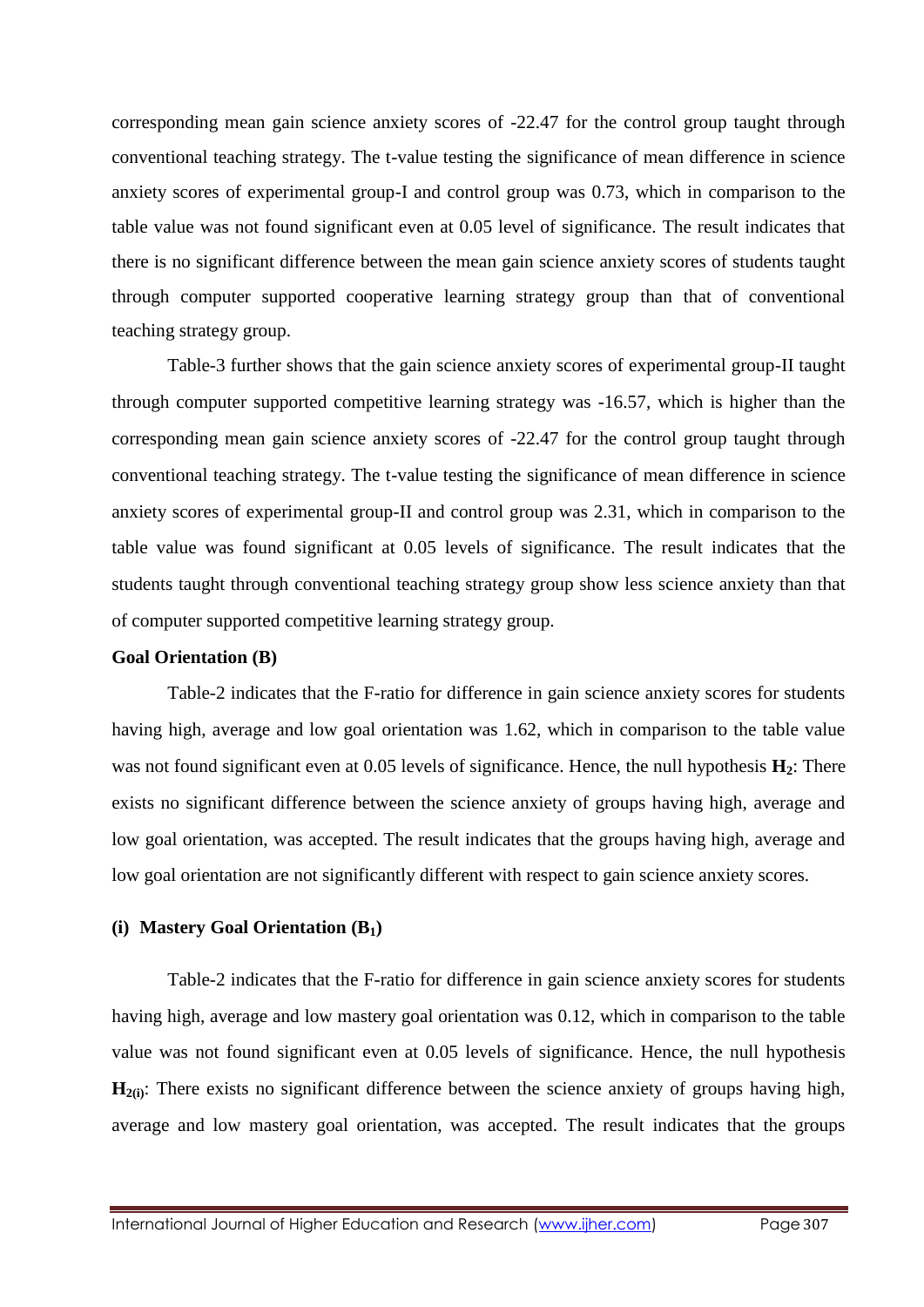having high, average and low mastery goal orientation are not significantly different with respect to gain science anxiety scores.

# **(ii) Performance Goal Orientation (B2)**

Table-2 indicates that the F-ratio for difference in gain science anxiety scores for students having high, average and low performance goal orientation was 0.80, which in comparison to the table value was not found significant even at 0.05 levels of significance. Hence, the null hypothesis **H2(ii)**: There exists no significant difference between the science anxiety of groups having high, average and low performance goal orientation, was accepted. The result indicates that the groups having high, average and low performance goal orientation are not significantly different with respect to gain science anxiety scores.

# **INTERACTION EFFECT**

#### **Interaction between Instructional Strategies and Goal Orientation (A×B)**

Table-2 reveals that the F-ratio for interaction between instructional strategies and goal orientation groups was 5.15, which in comparison to the table value was found significant at 0.01 levels of significance. It shows that the variable of instructional strategies do interact with goal orientation to yield significant difference with respect to gain science anxiety scores. Hence, the null hypothesis **H3**: There exists no significant interaction effect of instructional strategies and goal orientation on science anxiety, was rejected. The result indicates that there is significant difference in gain science anxiety scores due to interaction effect of instructional strategies and goal orientation groups.

#### **(i)Interaction between Instructional Strategies and Mastery Goal Orientation (A×B1)**

Table-2 reveals that the F-ratio for interaction between instructional strategies and mastery goal orientation groups was 5.66, which in comparison to the table value was found significant at 0.01 levels of significance. It shows that the variable of instructional strategies do interact with mastery goal orientation to yield significant difference with respect to gain science anxiety scores. Hence, the null hypothesis  $H_{3(i)}$ : There exists no significant interaction effect of instructional strategies and mastery goal orientation on science anxiety, was rejected. The result indicates that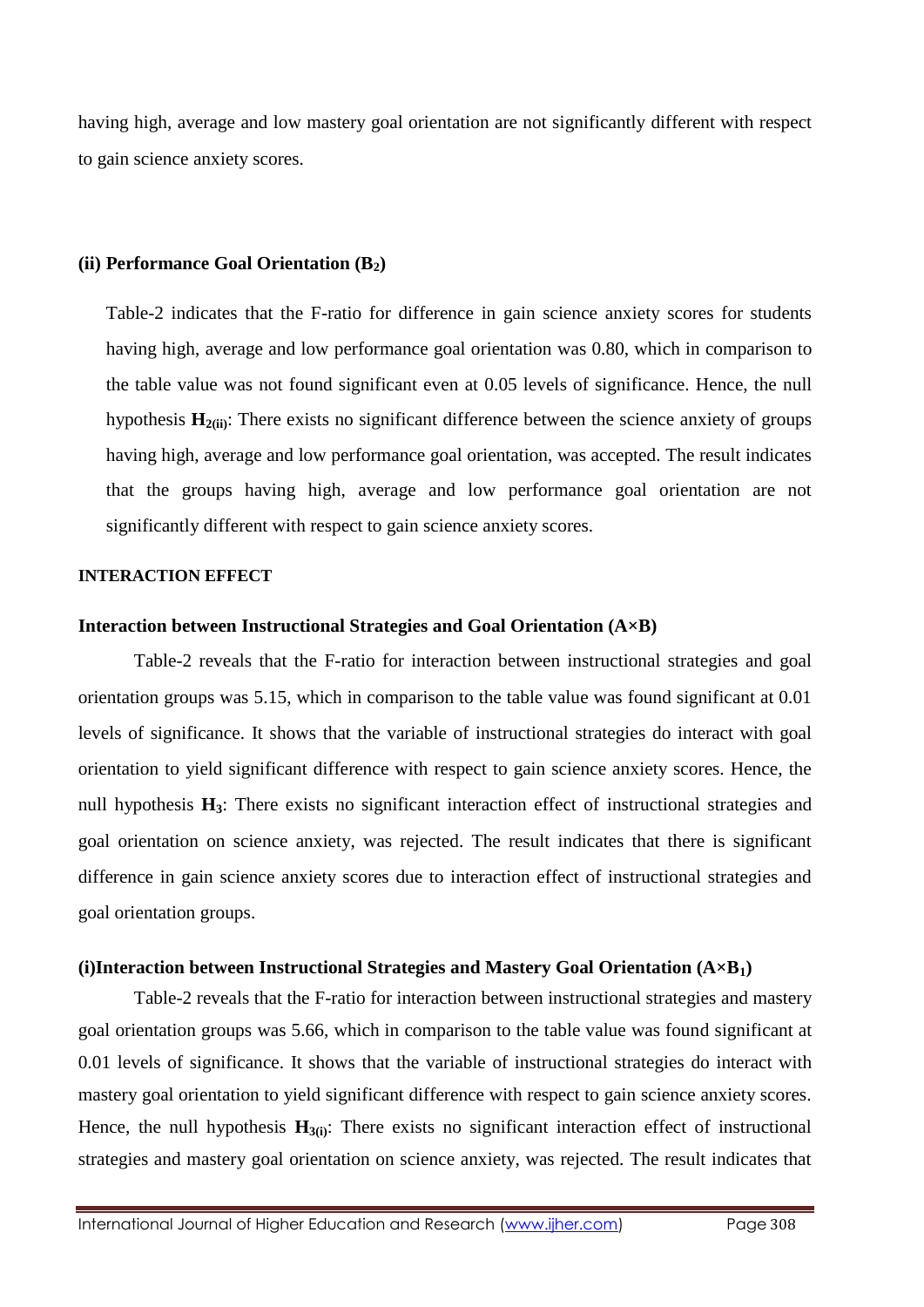there is significant difference in gain science anxiety scores due to interaction effect of instructional strategies and mastery goal orientation groups.

# **(ii)Interaction between Instructional Strategies and Performance Goal Orientation (A×B2)**

Table-2 reveals that the F-ratio for interaction between instructional strategies and performance goal orientation groups was 0.35, which in comparison to the table value was not found significant even at 0.05 levels of significance. It shows that the variable of instructional strategies do not interact with performance goal orientation to yield significant difference with respect to difference in science anxiety scores. Hence, the null hypothesis **H3(ii)**: There exists no significant interaction effect of instructional strategies and performance goal orientation on science anxiety, was accepted. The result indicates that there is no significant difference in gain science anxiety scores due to interaction effect of instructional strategies and performance goal orientation groups.

# **Discussion**

# **Instructional Strategies and Science Anxiety**

The present study reveals that there exists significant difference between the science anxiety of groups taught through computer supported cooperative learning strategy, computer supported competitive learning strategy, and conventional teaching strategy. Hence, the null hypothesis **H1**: There exists no significant difference between the science anxiety of groups taught through computer supported cooperative, competitive learning strategy and conventional teaching strategy, was rejected. Discussion of result with regard to comparative account of different instructional strategies is as follows:

#### **Computer Supported Cooperative Learning Strategy and Conventional Teaching Strategy**

The present study reveals that though the gain science anxiety scores of group taught by conventional teaching strategy was found lower than that of computer supported cooperative learning strategy, but no significant difference was discovered between the two strategies in terms of science anxiety. This result is supported by the findings of Altun (2015) which indicated that cooperative learning method has favourable effect on students' achievement in science, but at the same time cause science anxiety as well because it required students to be successful at all stages. Furthermore, no significant difference was discovered between cooperative learning practices and conventional teaching approach in terms of test anxiety in science as per Fournier, Couret, Ramsay and Caulkins (2017).

However, this finding of present study is contradicted by some studies like Pedersen (1992) indicated that study material presented in cooperative controversy framework tended to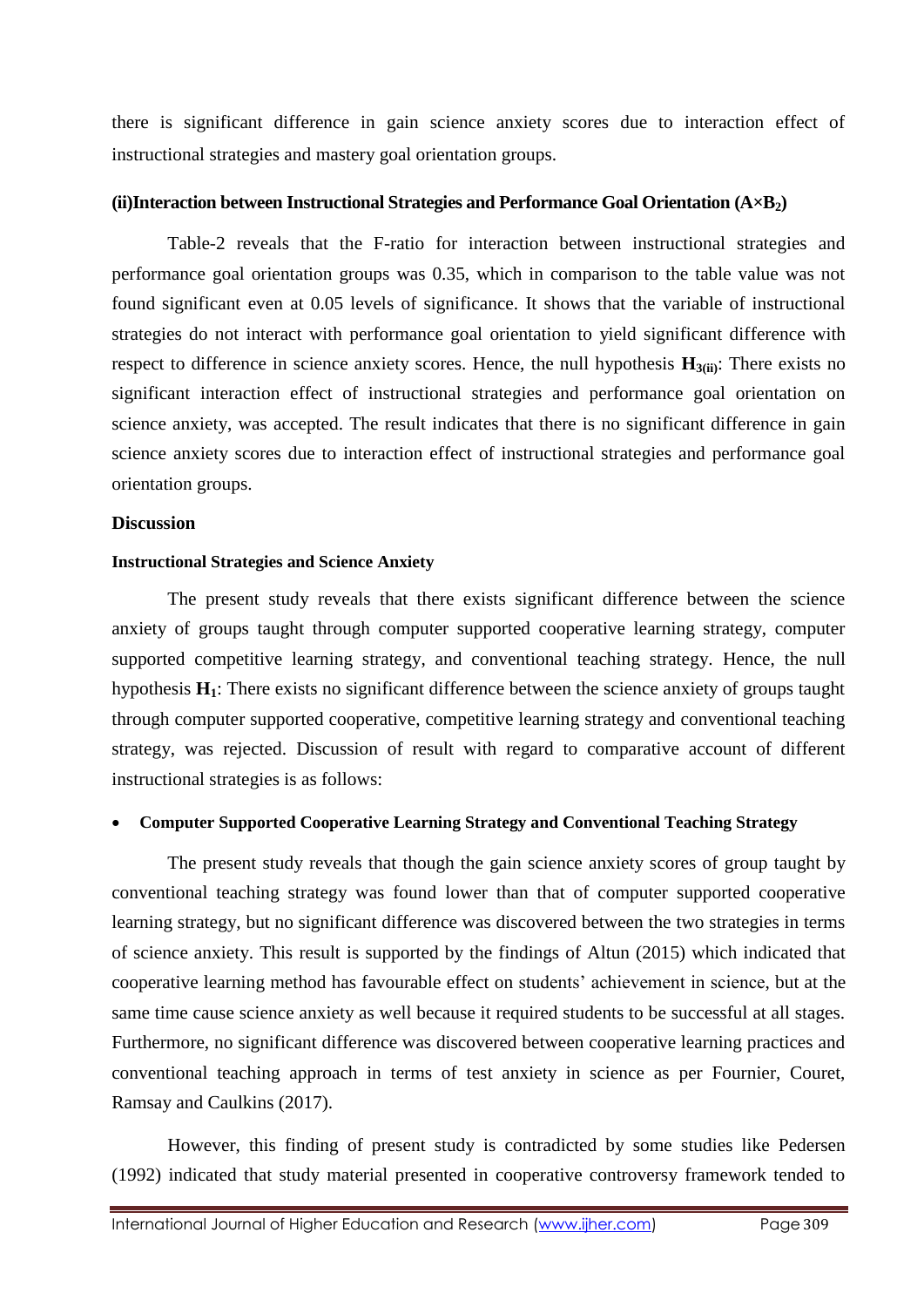decrease students' science anxiety. Minger (2000)concluded that in addition to providing a vehicle to learn the content material, the cooperative learning model also provides an environment that may help reduce science anxiety in students by allowing them to effectively discuss science topics in ways that promote success. Hong (2010) revealed that experimental group students resorting to collaborative science intervention experienced significant impact on reduction of their science anxiety.

# **Computer Supported Competitive Learning Strategy and Conventional Teaching Strategy**

The present study reveals that the science anxiety of group taught by conventional teaching strategy reduced to significantly larger extent from pre-treatment level, in comparison to group taught by computer supported competitive learning strategy. The result indicates that conventional teaching strategy is more effective than computer supported competitive learning strategy for reduction of science anxiety. This result is supported by the finding of Singh and Jha (2013) which indicated that competitive environment tend to result in high level of science anxiety in case of as many as 56% medical students. However, this finding of present study is contradicted by some studies like Kaya and Yildirim (2014) found that lecture-based sessions as commonly employed in conventional teaching strategy tend to generate science anxiety in students, as such sessions tend to negatively influence students' feelings about the course.

# **Computer Supported Cooperative and Competitive Learning Strategies**

Though the gain science anxiety scores of group taught by computer supported cooperative learning strategy was found lower than that of computer supported competitive learning strategy, but no significant difference was discovered between the two strategies in terms of science anxiety. In other words, though the science anxiety of group taught by computer supported cooperative learning strategy reduced to larger extent from pre-treatment level, in comparison to group taught by computer supported competitive learning strategy; still in the absence of statistically significant difference between the two strategies in terms of science anxiety, neither of the two strategies can be said to be more effective for reduction of science anxiety.

# **Goal Orientation and Science Anxiety**

The present study reveals that there exists no significant difference between the science anxiety of groups having high, average, and low goal orientation. Hence, the null hypothesis **H2**: There exists no significant difference between the science anxiety of groups having high, average and low goal orientation, was accepted. Though the investigator could not find any study related to this finding, but the investigator spotted some studies contradicting the referred result with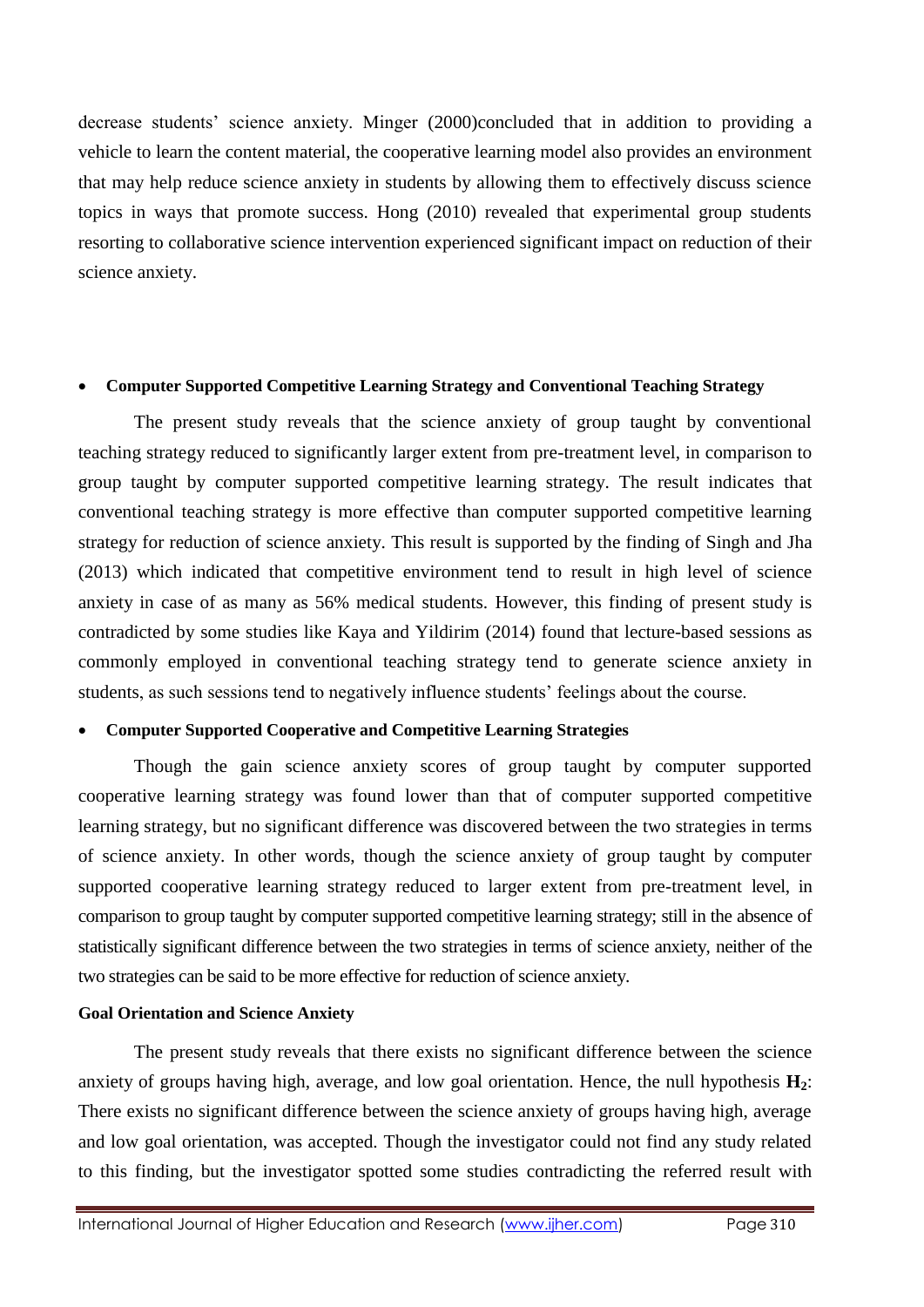respect to anxiety of any other type or kind, though not science anxiety in particular. Like, Eum and Rice (2011) observed similar negative relationship between goal orientation and cognitive test anxiety. Vasquez-Colina, Gonzalez-DeHass and Furner (2014) reported that model including achievement goals predict a significant amount of variation in math anxiety, thereby indicating that level of goal orientation in students do relate to their level of math anxiety.

# **(i) Mastery Goal Orientation and Science Anxiety**

The present study reveals that there exists no significant difference between the science anxiety of groups having high, average, and low mastery goal orientation. Hence, the null hypothesis **H5(i)**: There exists no significant difference between the science anxiety of groups having high, average and low mastery goal orientation, was accepted. Again, though the investigator could not find any study related to this finding, but the investigator spotted some studies contradicting the referred result with respect to anxiety of any other type or kind, though not science anxiety in particular. Like, Wolters, Shirley and Pintrich (1996) in a regression analyses revealed that adopting a mastery goal orientation results in a generally positive pattern of motivational beliefs including adaptive level of test anxiety. Koul, Lerdpornkulrat and Chantara (2011) found that mastery goal orientation is positively related to students' psychological wellness in terms of reduced physics and biology classroom anxiety.

# **(ii) Performance Goal Orientation and Science Anxiety**

The present study reveals that there exists no significant difference between the science anxiety of groups having high, average, and low performance goal orientation. Hence, the null hypothesis  $\mathbf{H}_{2(ii)}$ : There exists no significant difference between the science anxiety of groups having high, average and low performance goal orientation, was accepted. Again, though the investigator could not find any study related to this finding, but the investigator spotted some studies contradicting the referred result with respect to anxiety of any other type or kind, though not science anxiety in particular. Like, Sideridis (2005) undertook an investigation to evaluate and expand the goal orientation model of depression vulnerability and confirmed that performance goal orientation is negatively associated with anxiety and depression.

# **Instructional Strategies, Goal Orientation and Science Anxiety**

The present study revealed that there is significant difference in mean gain science anxiety scores due to interaction effect of instructional strategies and goal orientation. Hence, the null hypothesis **H3**: There exists no significant interaction effect of instructional strategies and goal orientation on science anxiety, was rejected. This result is supported by the findings of Neber and Schommer- Aikins (2002) which indicated that kind of learning structure in science classrooms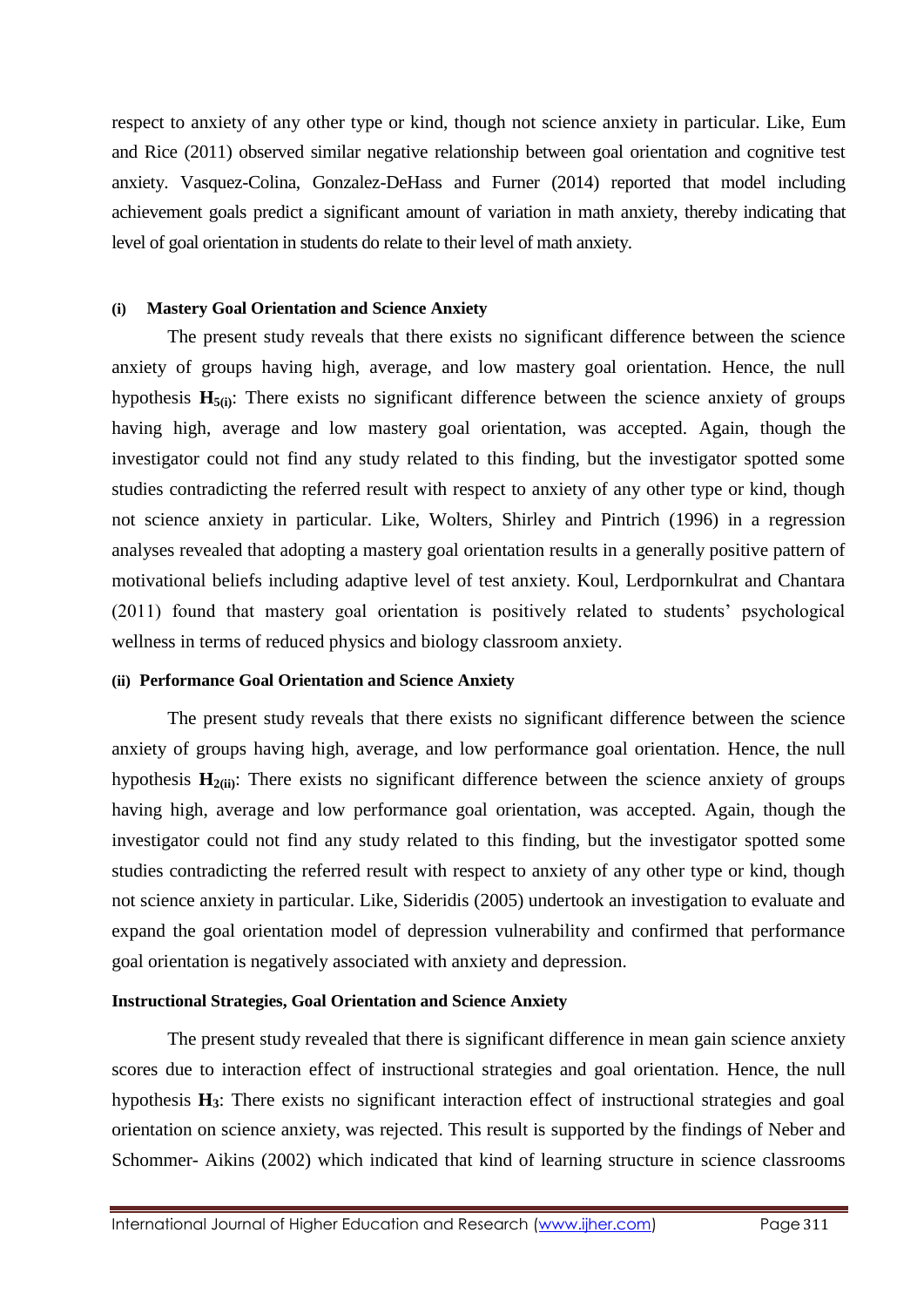and individual prerequisites in terms of level of goal orientation has pronounced effect on test anxiety in science of highly gifted high school students. Muis, Ranellucci, Franco and Crippen (2013) too found that test anxiety of students in undergraduate chemistry course is reflective of assigned learning structure and individual goal orientation.

### **(i) Instructional Strategies, Mastery Goal Orientation and Science Anxiety**

The present study reveals that there is significant difference in mean gain science anxiety scores due to interaction effect of instructional strategies and mastery goal orientation. Hence, the null hypothesis **H3(i)**: There exists no significant interaction effect of instructional strategies and mastery goal orientation on science anxiety, was rejected. This result is supported by the findings of Lodewyk, Winne and Jamieson-Noel (2009) which indicated that school tasks assigned to science students in varied learning structures interact with students' mastery goal orientation to influence their respective anxiety level.

# **(ii) Instructional Strategies, Performance Goal Orientation and Science Anxiety**

The present study reveals that there is no significant difference in mean gain science anxiety scores due to interaction effect of instructional strategies and performance goal orientation. Hence, the null hypothesis **H3(ii)**: There exists no significant interaction effect of instructional strategies and performance goal orientation on science anxiety, was accepted. Though the investigator could not find any study related to this finding, but the investigator spotted some studies contradicting the referred result with respect to anxiety of any other type or kind, though not science anxiety in particular. Like, Koul, Roy and Lerdpornkulrat (2012) indicated that performance goal orientation of students is linked to cooperative or competitive learning environment and has pronounced effect on students' level of biology and physics classroom anxiety.

# **Findings**

- 1. The science anxiety of group taught through conventional teaching strategy was lower than that of computer supported cooperative and competitive learning strategy.Further analysis revealed that:
	- (i) The science anxiety of groups taught through computer supported cooperative and competitive learning strategies was not significantly different from each other.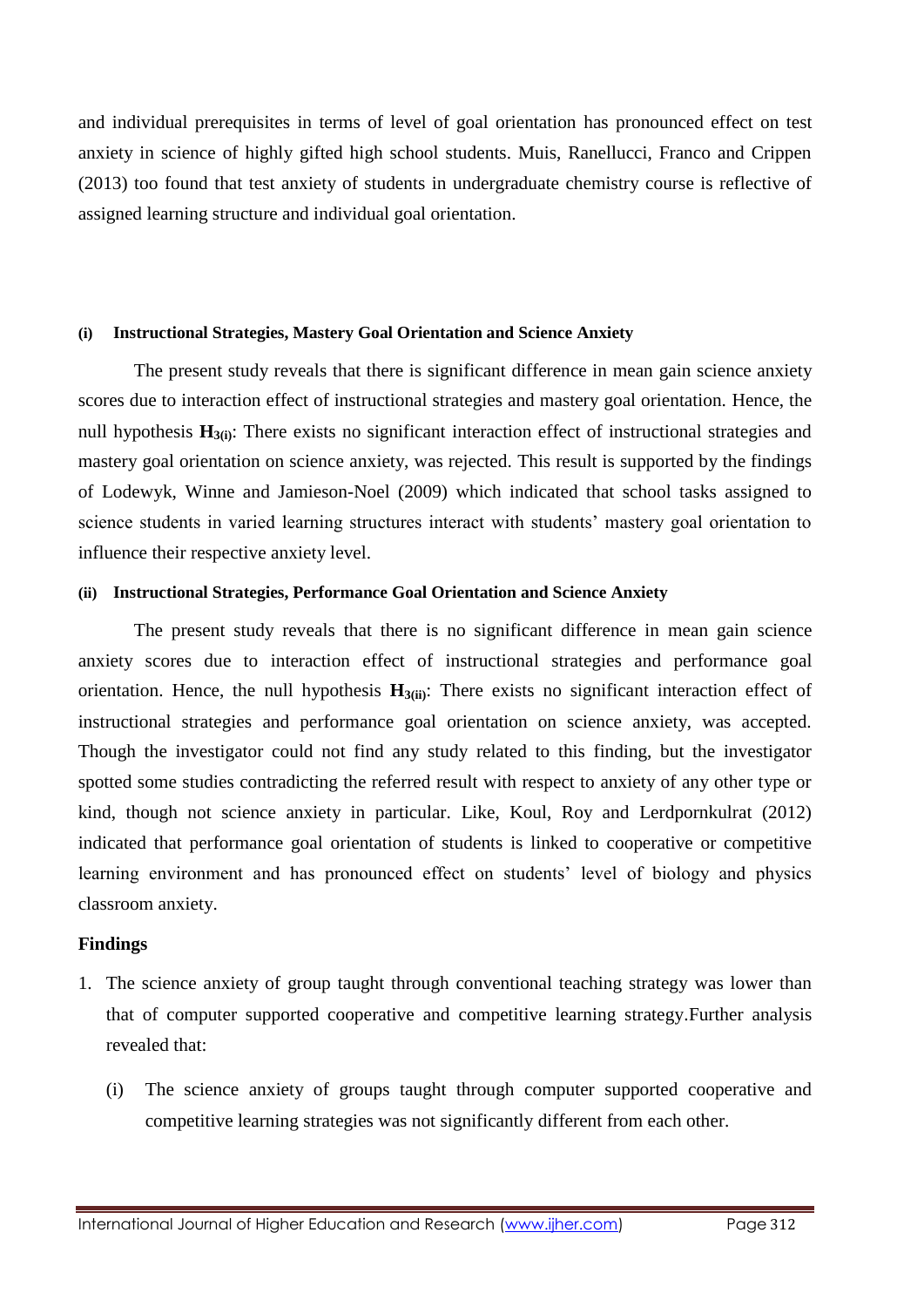- (ii) The science anxiety of groups taught through computer supported cooperative learning strategy and conventional teaching strategy was not significantly different from each other.
- (iii) The science anxiety of group taught through conventional teaching strategy was significantly lower than that of computer supported competitive learning strategy.
- 2. The performance of high, average and low goal orientation groups was not significantly different from each other with respect to science anxiety.
	- (i) The performance of high, average and low mastery goal orientation groups was not significantly different from each other.
	- (ii) The performance of high, average and low performance goal orientation groups was not significantly different from each other.
- 3. There was significant interaction effect of instructional strategies and overall goal orientation groups on science anxiety.
	- (i) There was significant interaction effect of instructional strategies and mastery goal orientation groups on science anxiety.
	- (ii) There was no significant interaction effect of instructional strategies and performance goal orientation groups on science anxiety.

# **Educational Implications**

- (i) As indicated in present study, experimental teaching strategies like computer supported cooperative learning strategy and computer supported competitive learning strategy were not as effective in reducing science anxiety as conventional teaching strategy. This strikes a chord of importance of 'human element' while dealing with affective component like anxiety. Importance of such 'human element' perhaps becomes much more pronounced while using technology. This is because usage of technology can itself be a source of anxiety for some individuals who are not tech-savvy.
- (ii) The present study indicated that students engaging in computer supported cooperative learning strategy exhibited lower science anxiety than computer supported competitive learning strategy, though not at significant level. This implies potential role of cooperation in reducing science anxiety, as students experience catharsis of feelings while engaging in group activities.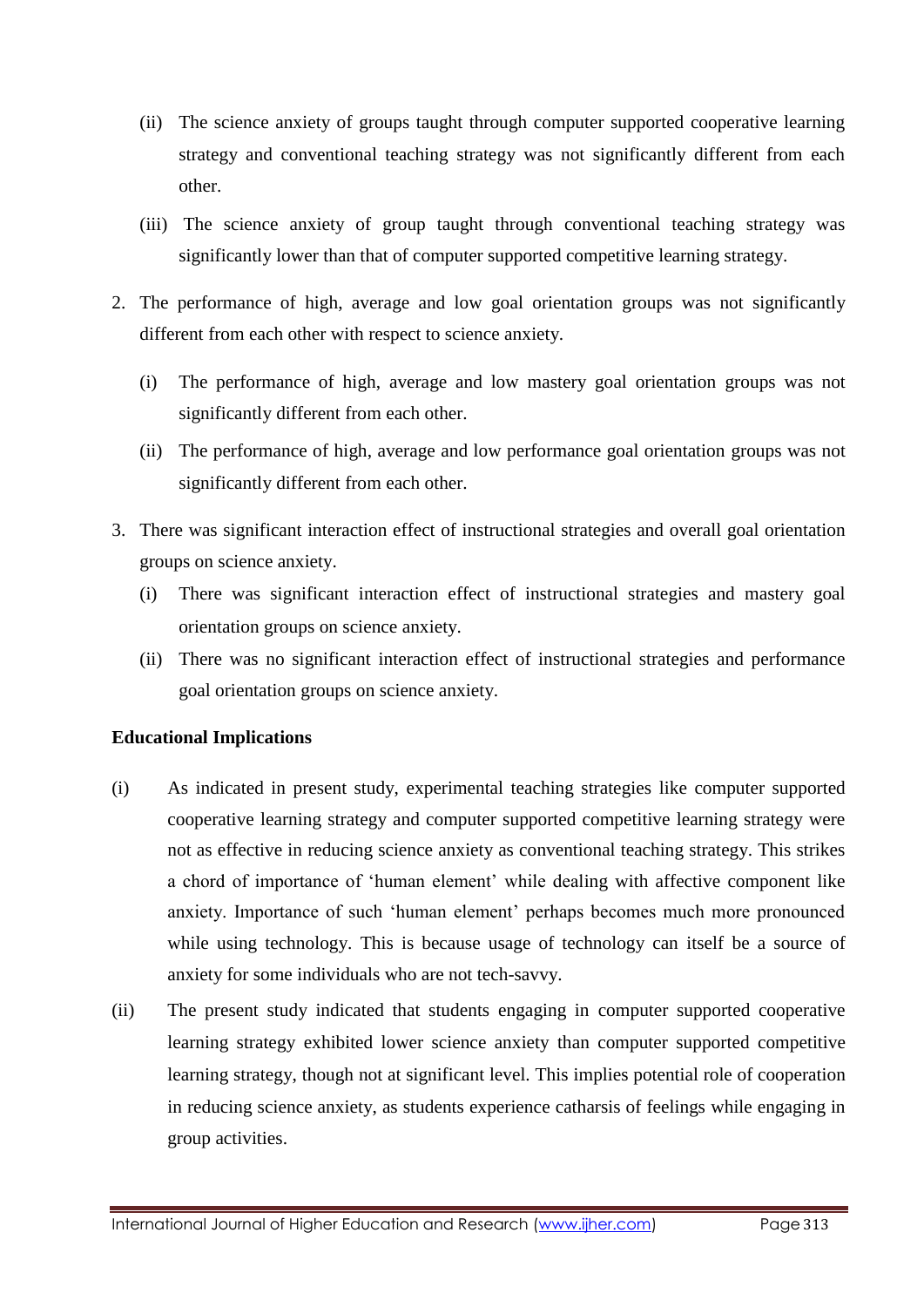(iii) Significant interaction effect of instructional strategies and goal orientation on science anxietyhas implications for teachers who can develop ways to mould goal orientation of students to target reduction in science anxiety when employing a particular instructional strategy.

# **References**

.

- Altun, S. (2015).The effect of cooperative learning on students' achievement and views on the science and technology course. *International Electronic Journal of Elementary Education*, *7*(3), 451-468.
- Ames, C. (1992). Classrooms: Goals, structures, and student motivation. *Journal of Educational Psychology*, *84*(3), 261-271.
- Barron, K. E., & Harackiewicz, J. M. (2001). Achievement goals and optimal motivation: Testing multiple goal models. *Journal of Personality and Social Psychology*, *80*(5), 706-722
- Berry, L. S. (2007). *Achievement goal orientation and hope: Predicting success on the ACT.* Unpublished Doctoral Dissertation, Illinois: Aurora University. Retrieved May 13, 2017 from [https://search.proquest.com/docview/304704748?accountid=28367.](https://search.proquest.com/docview/304704748?accountid=28367) (304704748)
- Clark, R. E. (1994). Media will never influence learning. *Educational Technology Research and Development*, *42*(2), 21-29.
- Darchhingpuii, A. (1988).*A study of science achievement, attitude toward science and problem solving ability among the secondary school students in Aizawl.* Unpublished Doctoral Thesis, Aizawl: North Eastern Hill University. Retrieved May 9, 2017 from shodhganga.inflibnet.ac.in/handle/10603/61435.
- Dweck, C. S., & Leggett, E. L. (1988). A social-cognitive approach to motivation and personality.*Psychological Review*, *95*(2), 256-273.
- Eum, K., & Rice, K. G. (2011). Test anxiety, perfectionism, goal orientation, and academic performance. *Anxiety, Stress, & Coping*, *24*(2), 167-178.
- Fournier, K. A., Couret, J., Ramsay, J. B., & Caulkins, J. L. (2017).*Using collaborative two*‐*stage examinations to address test anxiety in a large enrolment gateway course.* Retrieved June 26, 2017 from [http://onlinelibrary.wiley.com/doi/10.1002/ase.1677/full.](http://onlinelibrary.wiley.com/doi/10.1002/ase.1677/full)
- Franken, R. E., & Brown, D. J. (1995). Why do people like competition? The motivation for winning, putting forth effort, improving one's performance, performing well, being instrumental, and expressing forceful/aggressive behaviour. *Personality and Individual Differences*, *19*(2), 175-184.
- Hong, Z. R. (2010).Effects of a collaborative science intervention on high achieving students' learning anxiety and attitudes toward science.*International Journal of Science Education*, *32*(15), 1971-1988.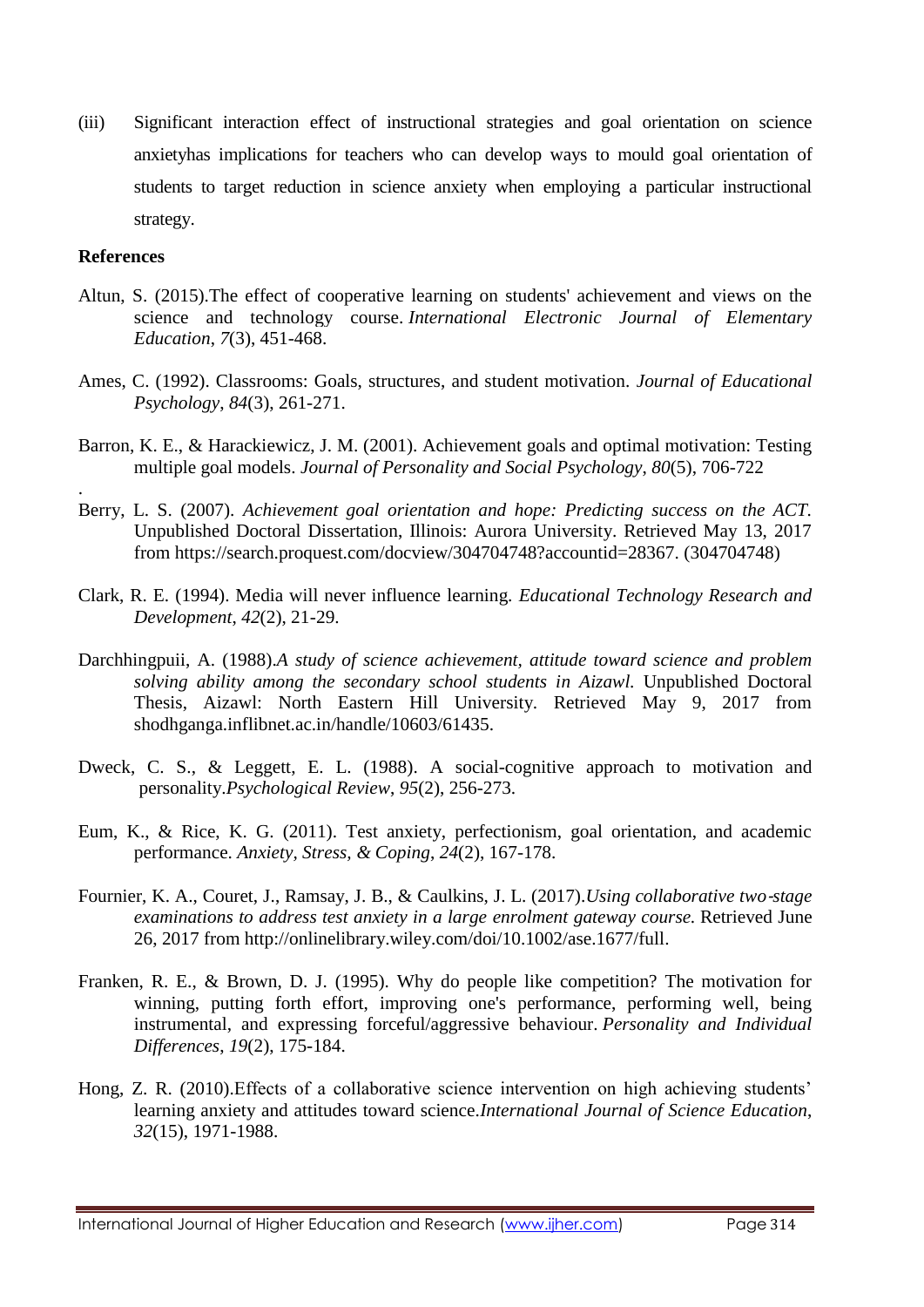- Johnson, D. W., Maruyama, G., Johnson, R. T., Nelson, D., &Skon, L. (1981). Effects of cooperative, competitive, and individualistic goal structures on achievement: A metaanalysis. *Psychological Bulletin, 89*(1), 47-62.
- Johnson, R. T., Johnson, D. W., & Stanne, M. B. (1986).A comparison of computer-assisted cooperative, competitive, and individualistic learning.*American Educational Research Journal*, *23*(3), 382-392.
- Kaya, E., & Yildirim, A. (2014).Science anxiety among failing students.*Elementary Education Online, 13*(2), 518-525.
- King, R. B., McInerney, D. M., & Watkins, D. A. (2012). Competitiveness is not that bad… at least in the East: Testing the hierarchical model of achievement motivation in the Asian setting. *International Journal of Intercultural Relations*, *36*(3), 446-457.
- Koul, R., Lerdpornkulrat, T., & Chantara, S. (2011).Relationship between career aspirations and measures of motivation toward biology and physics, and the influence of gender. *Journal of Science Education and Technology*, *20*(6), 761-770.
- Koul, R., Roy, L., & Lerdpornkulrat, T. (2012).Motivational goal orientation, perceptions of biology and physics classroom learning environments, and gender. *Learning Environments Research*,*15*(2), 217-229.
- Kulik, J. A., Bangert, R. L., & Williams, G. W. (1983).Effects of computer-based teaching on secondary school students. *Journal of Educational Psychology*, *75*(1), 19-26.
- Lodewyk, K. R., Winne, P. H., & Jamieson‐Noel, D. L. (2009). Implications of task structure on self‐regulated learning and achievement. *Educational Psychology*, *29*(1), 1-25.
- Maehr, M. L. (1989).Thoughts about motivation. In C. Ames, & R. Ames (Eds.), *Research on motivation in education: Goals and cognitions* (pp. 299-315). New York, NY: Academic Press.
- Mallow, J. V. (1981).*Science anxiety: Fear of science and how to overcome it*. New York, NY: Thomond Press.
- Mallow, J. V. (1987).Science anxiety and gender. *Bulletin of Science, Technology & Society*, *7*(3- 4), 958-962.
- Mallow, J. V. (2006). Science anxiety: Research and action. In J. J. Mintzes, & W. H. Leonard (Eds.), *Handbook of college science teaching*(pp. 3-14). Virginia, USA: NSTA Press.
- Mallow, J. V., & Greenburg, S. L. (1982). Science anxiety: Causes and remedies. *Journal of CollegeScience Teaching, 11*(6)*,* 356–358.
- Mallow, J. V., Kastrup, H., Bryant, F. B., Hislop, N., Shefner, R., & Udo, M. (2010). Scienceanxiety, science attitudes, and gender: Interviews from a binational study. *Journal ofScience Education and Technology, 19*(4), 356-369.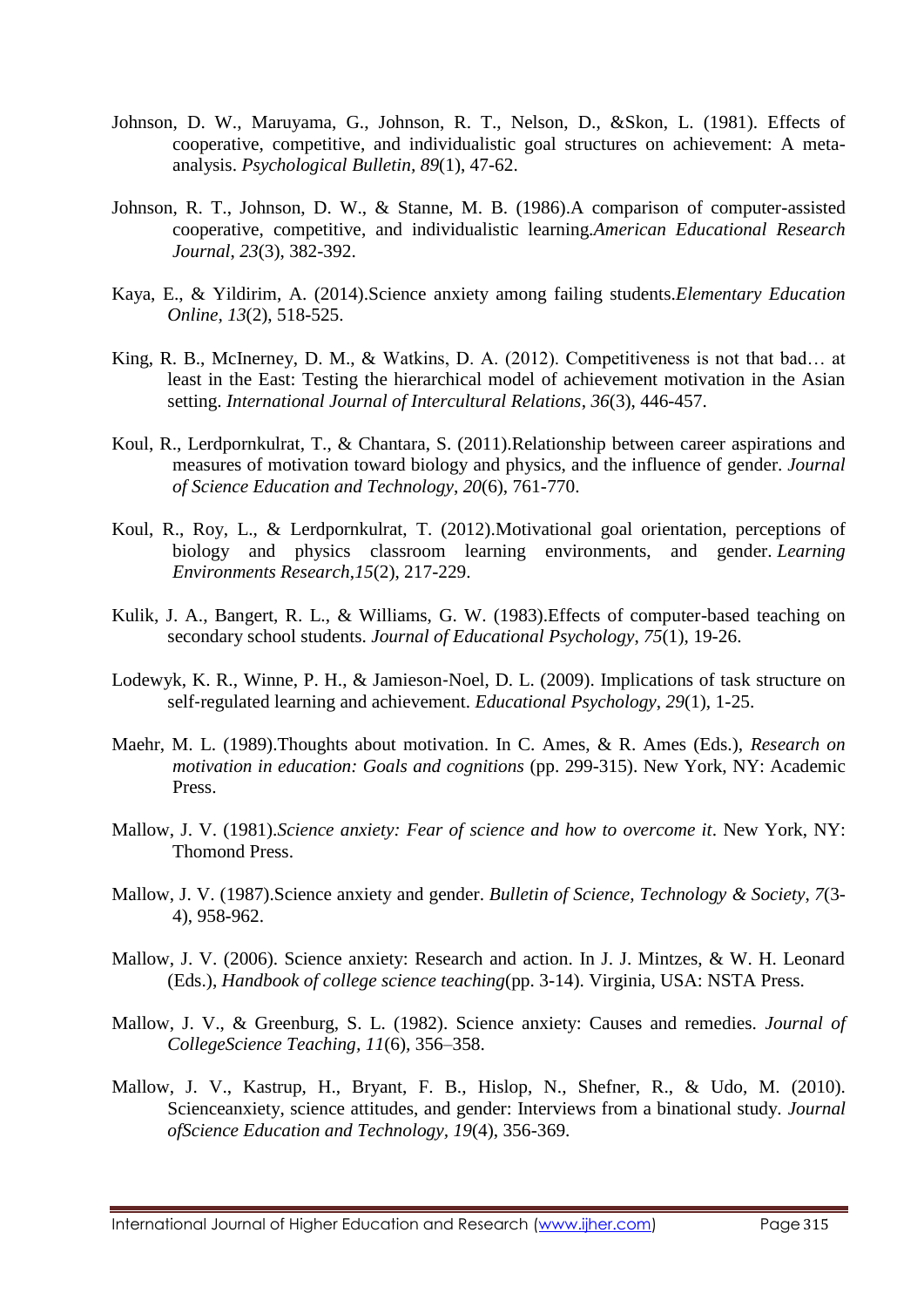- Minger, M. A. (2000).*Lived experiences of self-reported science-anxious students taking an interdisciplinary undergraduate science course*. Unpublished Doctoral Thesis, Minneapolis: University of Minnesota. Retrieved May 18, 2017 from [http://search.proquest.com/docview/304608382?accountid=28367.](http://search.proquest.com/docview/304608382?accountid=28367) (304608382)
- Muis, K. R., Ranellucci, J., Franco, G. M., &Crippen, K. J. (2013).The interactive effects of personal achievement goals and performance feedback in an undergraduate science class. *The Journal of Experimental Education*, *81*(4), 556-578.
- Neber, H., & Schommer-Aikins, M.(2002). Self-regulated science learning with highly gifted students: The role of cognitive, motivational, epistemological, and environmental variables. *High Ability Studies*, *13*(1), 59-74.
- Nicholls, J. G. (1989)*. The competitive ethos and democratic education.*Cambridge, Massachusetts: Harvard University Press.
- Oloyede, E. O., Adebowale, O. F., & Ojo, A. A. (2012).The effects of competitive, cooperative, and individualistic classroom interaction models on learning outcomes in mathematics in Nigerian senior secondary schools.*International Scholarly Research Network*, *2012*.Retrieved March 29, 2014 from [http://www.isrn.com/journals/education/2012/263891/cta/.](http://www.isrn.com/journals/education/2012/263891/cta/)
- Pedersen, J. E. (1992). The effects of a cooperative controversy presented as an STS issue on achievement and anxiety in secondary science. *School Science and Mathematics*, *92*(7), 374-380.
- Peng, P. (2007).*Investigating achievement goal orientation in arts and general academic classrooms: A cross-domain study*. Unpublished Doctoral Thesis, Columbia: University of South Carolina. Retrieved December 8, 2014 from http://search.proquest.com/docview/304821739?accountid=28367. (304821739)
- Pintrich, P. R. (2000). Multiple goals, multiple pathways: The role of goal orientation in learning and achievement. *Journal of Educational Psychology*, *92*(3), 544-555.
- Sideridis, G. D. (2005). Goal orientation, academic achievement, and depression: Evidence in favour of a revised goal theory framework. *Journal of Educational Psychology*, *97*(3), 366-375.
- Singh, I., & Jha, A. (2013). Anxiety, optimism and academic achievement among students of private medical and engineering colleges: A comparative study. *Journal of Educational and Developmental Psychology*, *3*(1), 222-233.
- Sreekala, E. (2013). *Manual for goal orientation scale*. Agra: National Psychological Corporation.
- Tauer, J. M., & Harackiewicz, J. M. (1999). Winning isn't everything: Competition, achievement orientation, and intrinsic motivation. *Journal of Experimental Social Psychology*, *35*(3), 209-238.